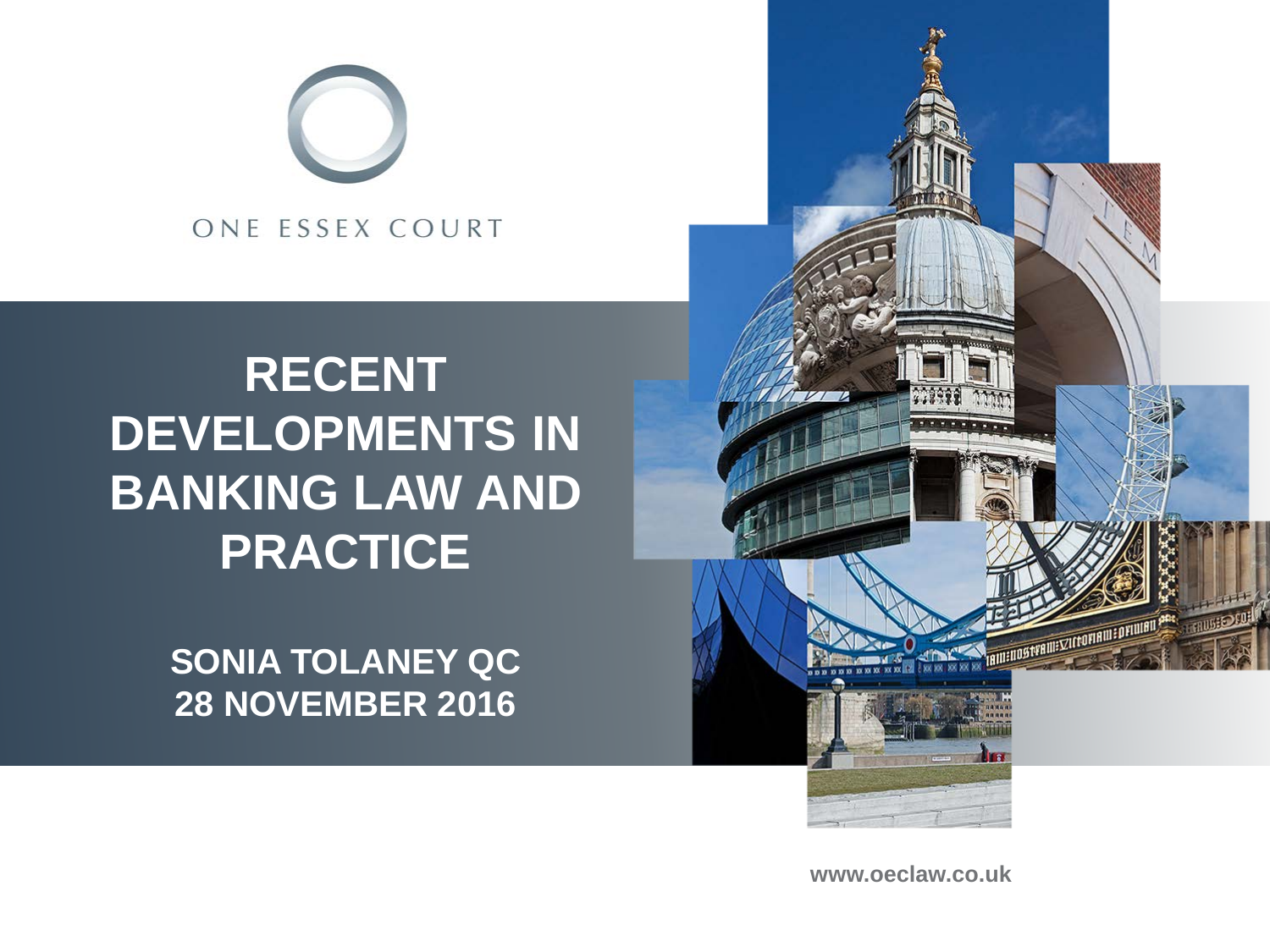

# **INTRODUCTION**

Many recent developments. Some hot topics:

- LIBOR allegations
- Swaps
- Jurisdiction
- Recent ISDA cases
- Libyan Investment Authority cases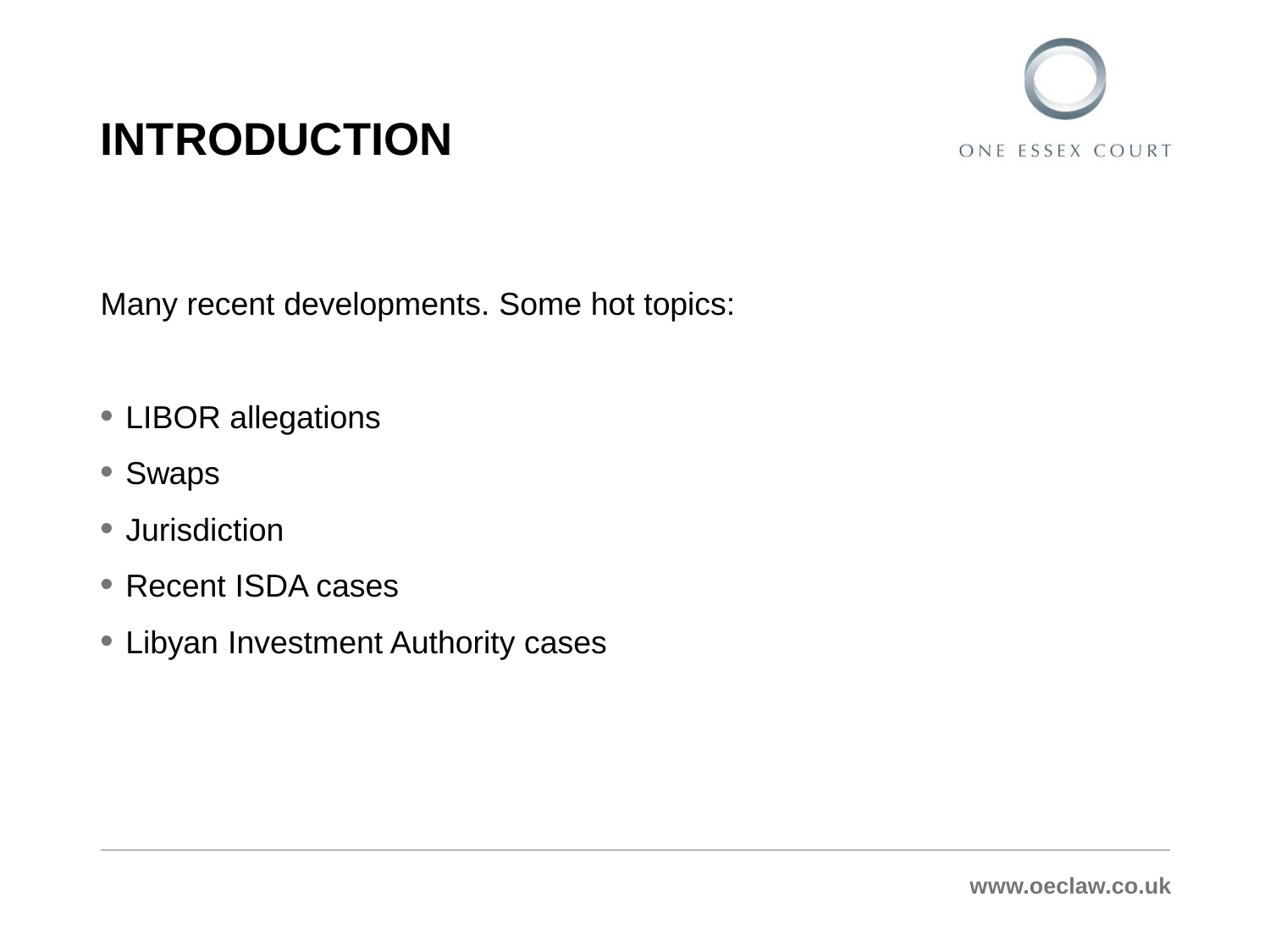## **LIBOR ALLEGATIONS**



- Increasingly topical, following the decision in *Graiseley Properties Ltd & Ors v Barclays Bank plc* [2013] EWHC 67 (Comm), Claimants are making LIBOR allegations in the context of banking disputes, even where such allegations are not obviously relevant to the dispute.
- For example, in a recent claim for misrepresentation against a bank **not** involved in setting LIBOR/STIBOR, the Claimants included allegations that by including a reference to LIBOR in the contracts, the financial institution impliedly represented:
	- That it had no reason to believe that LIBOR might not be accurate.
	- That it was not involved in making any false or misleading LIBOR submissions.
	- That it was not aware that any other banks made false submissions.
- In turn, these bare allegations are relied upon to make wide-ranging disclosure requests.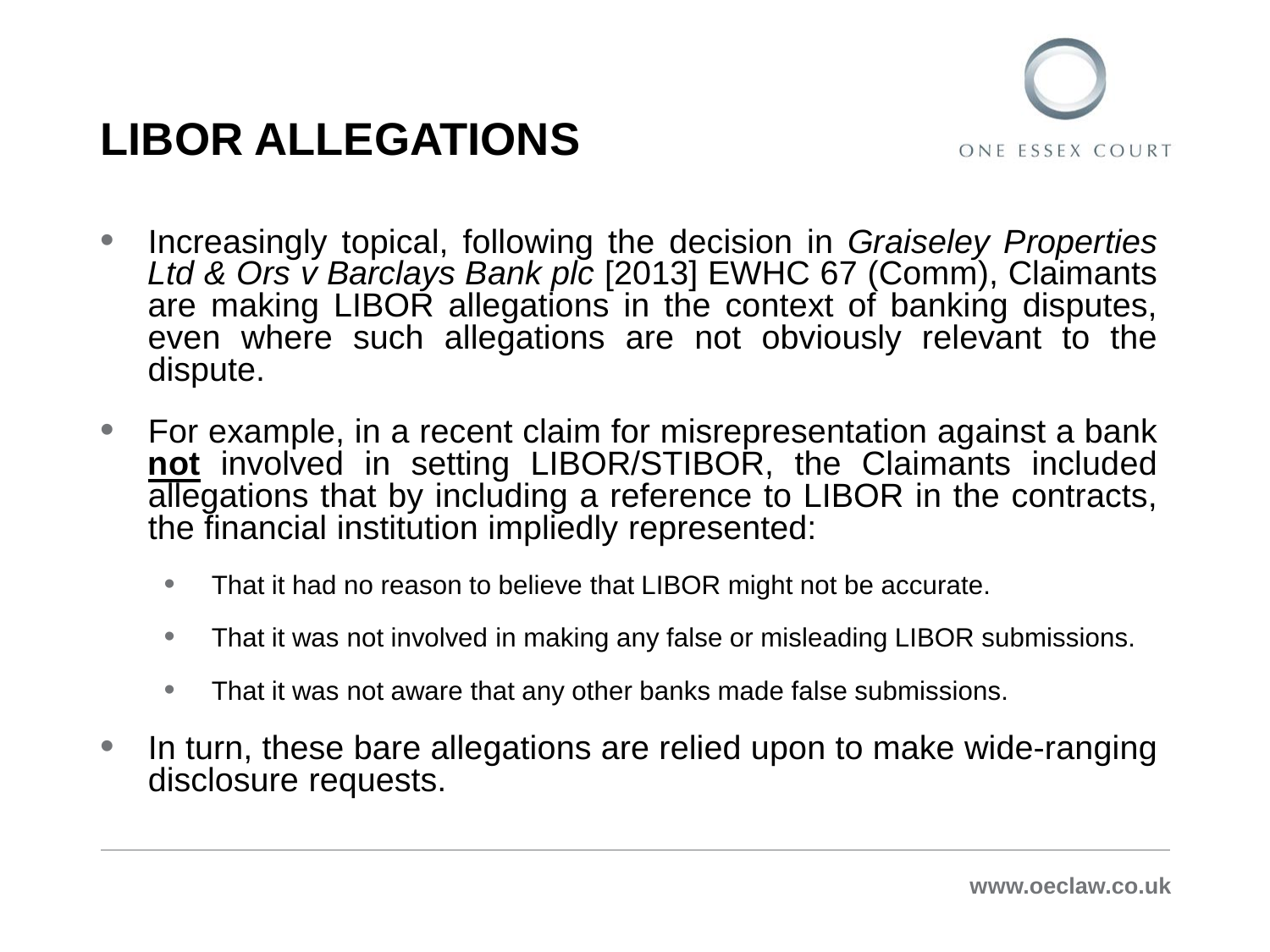## **LIBOR ALLEGATIONS**



- In *Deutsche Bank AG v Unitech Ltd* [2016] EWCA Civ 119 the Court of Appeal upheld Teare J's refusal to allow the defendants to amend in relation to five intended defences, including:
	- That the Bank failed to disclose to the guarantor unusual features (e.g. LIBOR manipulation) of the credit facility agreement and the guarantee was therefore discharged.
	- That the Bank's breaches of the agreements (e.g. by manipulating LIBOR) discharged the guarantor from liability under the guarantee.
- Also of interest: the Court of Appeal's statement that the court had the power to order the Ds to make an interim payment of \$120m or to make leave to defend conditional on payment in of the same sum<br>(that being the lowest possible amount owed by the Ds to the Cs). At first instance Teare J had considered (incorrectly) that he did not have the power to make either order.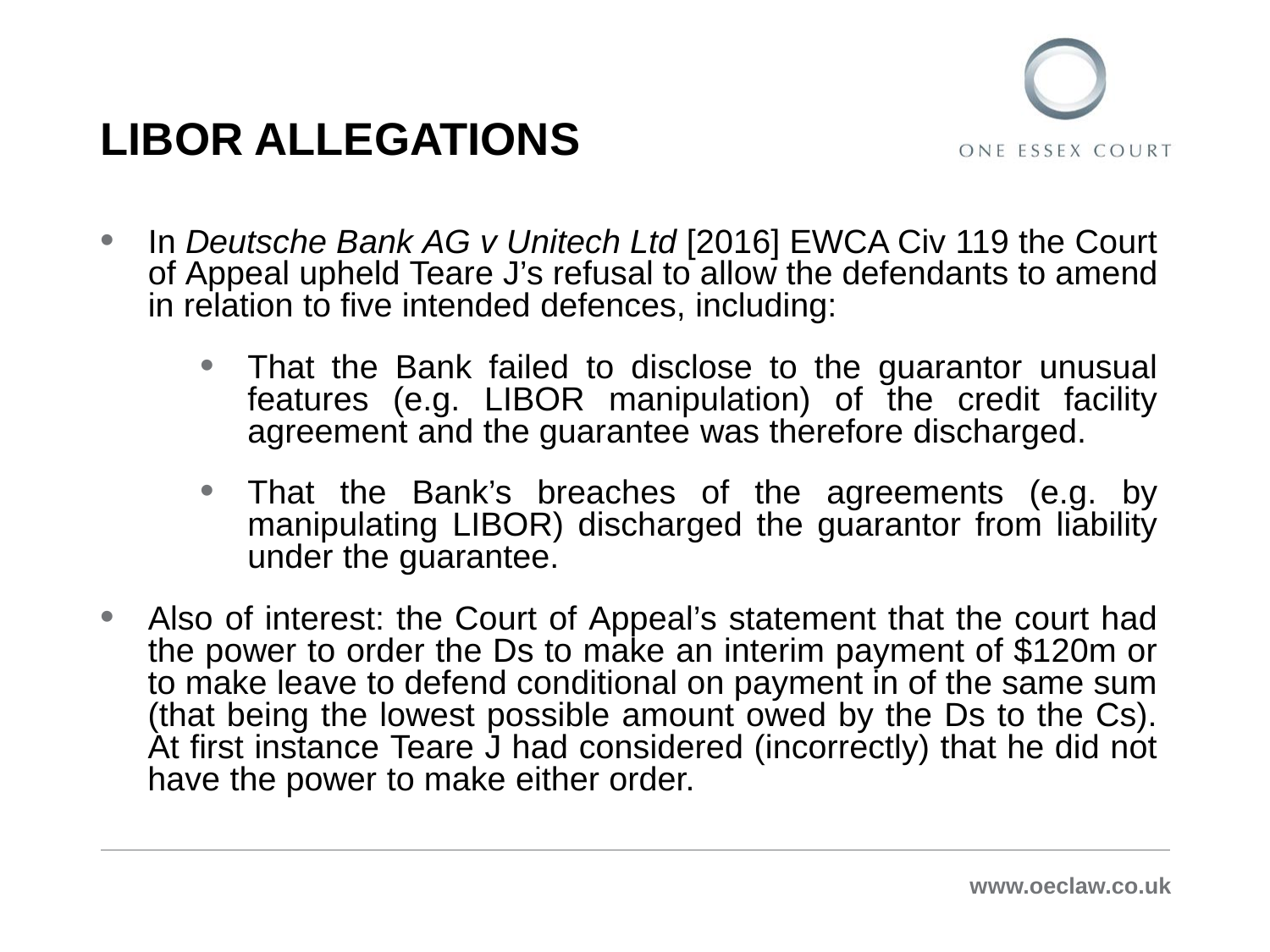## **LIBOR ALLEGATIONS**



- *Property Alliance Group v RBS* is another LIBOR case which went to trial in June 2016: still awaiting judgment.
- Between 2004 and 2008 the claimant property investor and developer (PAG) entered into four interest rate swaps with RBS which were set by reference to the three month GBP LIBOR rate. PAG alleges that by proposing such swaps, RBS made fraudulent misrepresentations that it was not rigging the relevant LIBOR rate. RBS has admitted that it was involved in rigging the Japanese yen and Swiss franc LIBOR rates but denies misconduct in relation to the setting of any GBP LIBOR rates.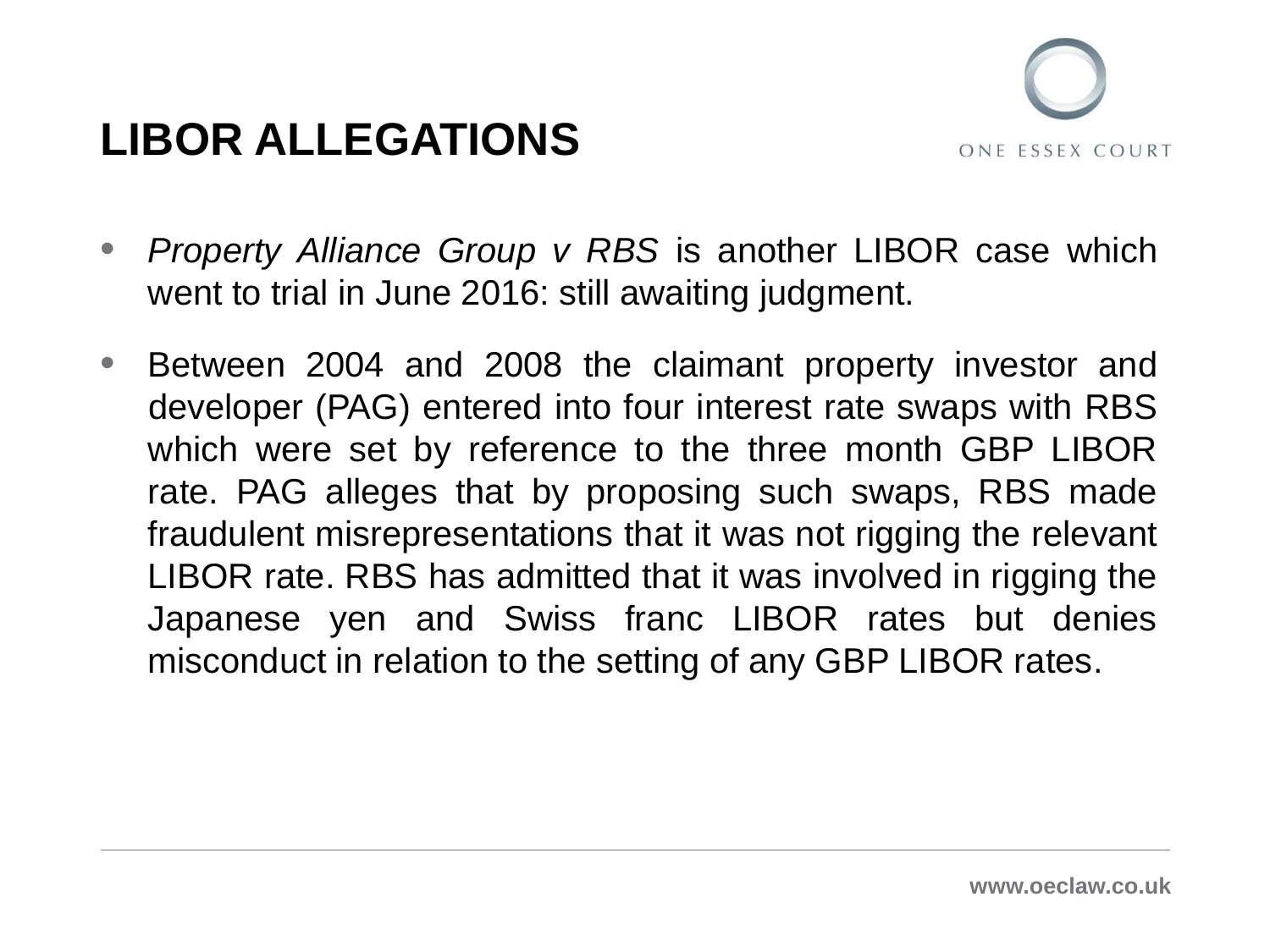

#### *Barclays Bank Plc v ENPAM* **[2015] EWHC 2857 (Comm)**

- ENPAM, an Italian pension fund, entered into a number of asset exchange transactions with Barclays relating to certain CDOs, each including an submission to the exclusive jurisdiction of the English courts.
- ENPAM brought (torpedo) proceedings in Italy seeking:
	- As its "main claim", compensation for pre-contractual liability (i.e. tort).
	- As "secondary claims", nullity, alternatively cancellation, alternatively termination of the transactions.
- Barclays, in turn, commenced proceedings in the English courts seeking damages / an indemnity for breach of the exclusive English jurisdiction clauses.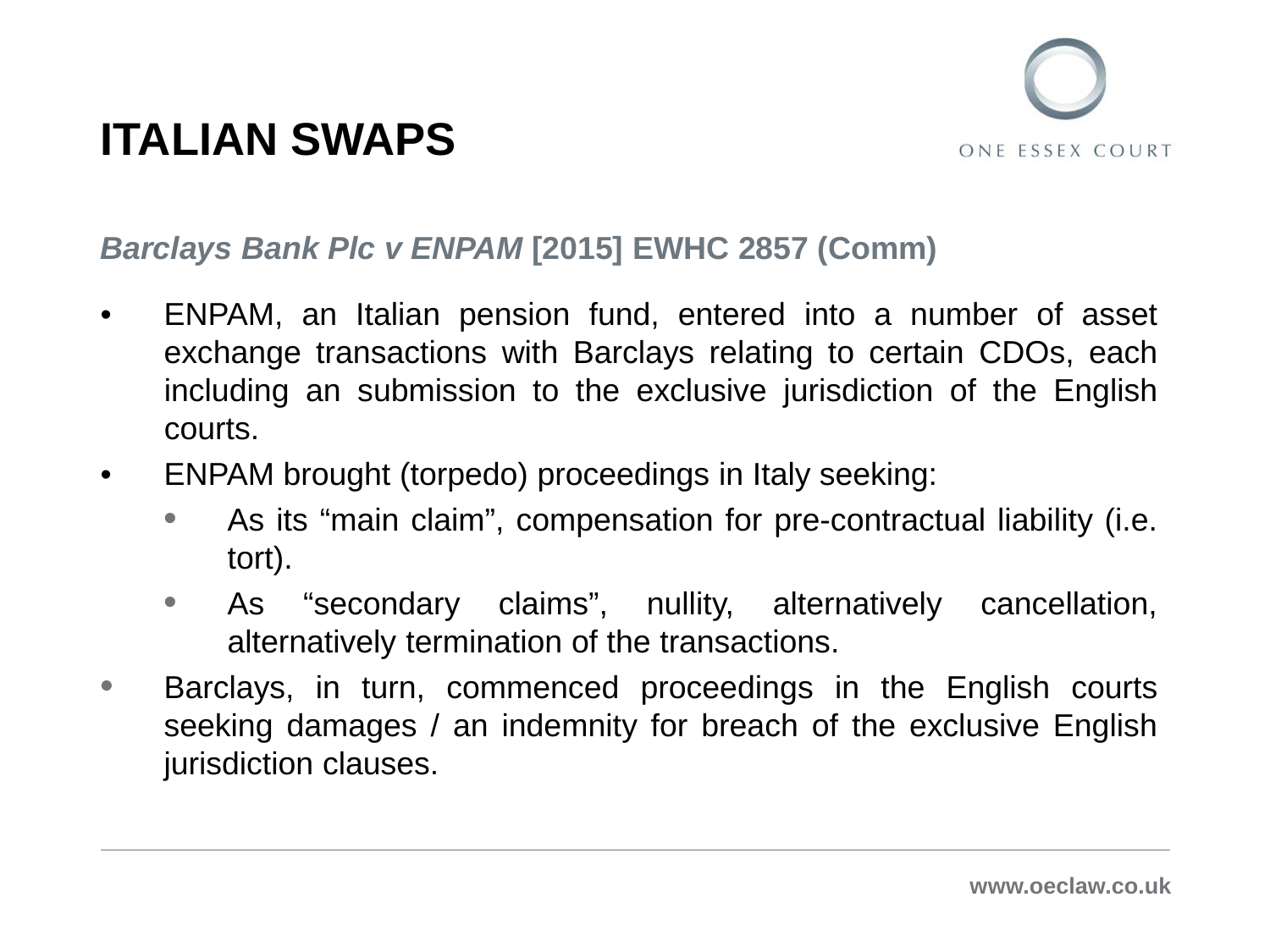

#### *Barclays Bank Plc v ENPAM* **[2015] EWHC 2857 (Comm)**

BLAIR J:-

- Considered whether the English Proceedings should be stayed under Article 27 or Article 28 of the Judgments Regulation, and if not, whether Barclays should be granted summary judgment.
	- **Article 27**, the "primary" claim in tort in the Italian Proceedings was not the "same cause of action" as the claim in the English proceedings for breach of the jurisdiction clauses (at [75]).
	- Equally, the "secondary" Italian claims were not the same as the English claims: the jurisdiction clauses were severable and would not be affected by the nullity / termination of the transactions (at [80] and [81]).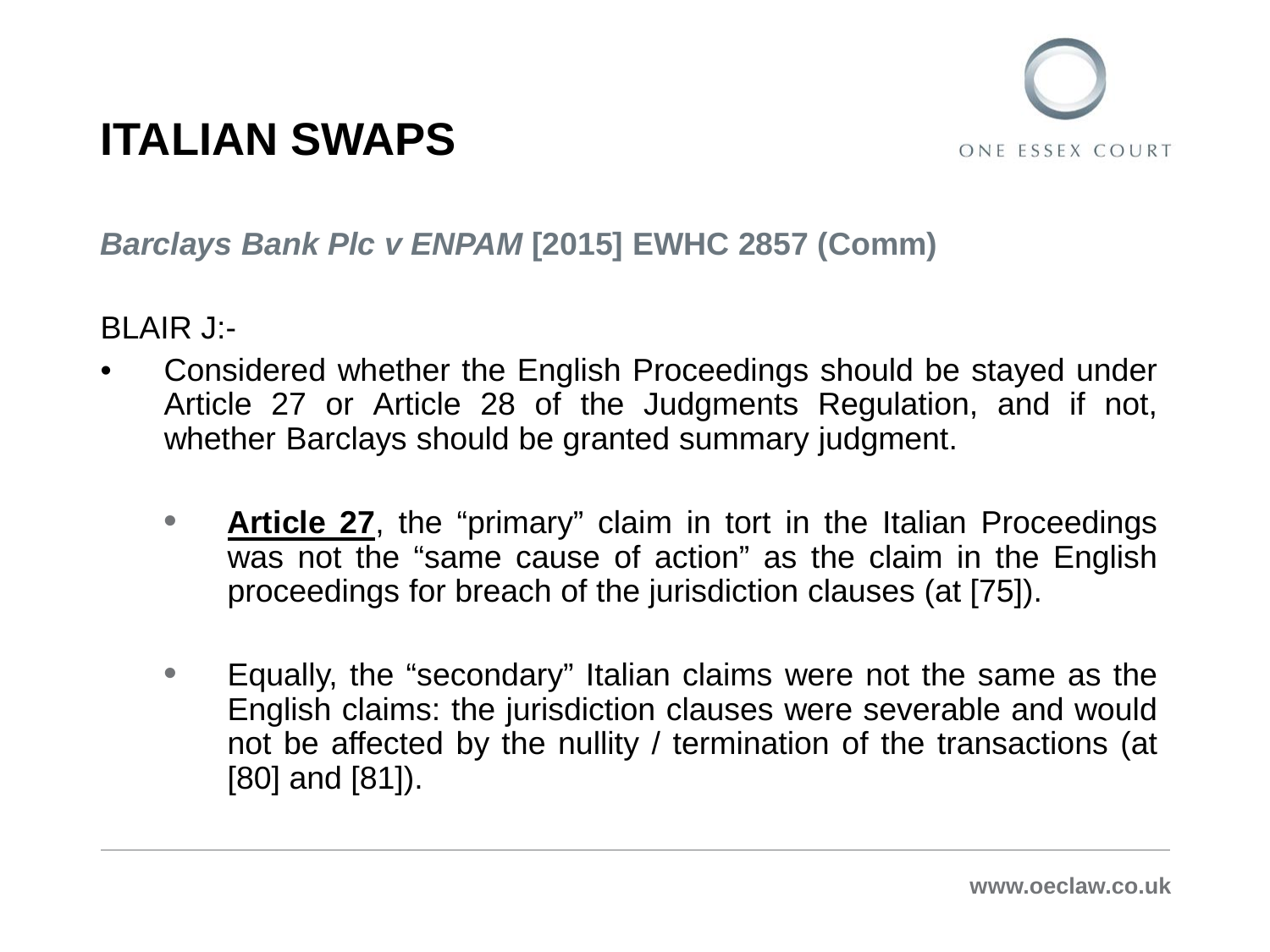

#### *Barclays Bank Plc v ENPAM* **[2015] EWHC 2857 (Comm)**

BLAIR J:-

- **Article 28:** Blair J refused to exercise his discretion to stay the English proceedings, on the basis of: (a) the existence of an exclusive jurisdiction clause: (b) likely delays in Italy; and (c) the structure of the Italian claims (i.e. the primary claim was non-contractual) (at [96] and [97]).
- On that basis, Blair J considered that there was no reason not to grant summary judgment to Barclays. However, indemnity not quantified summarily.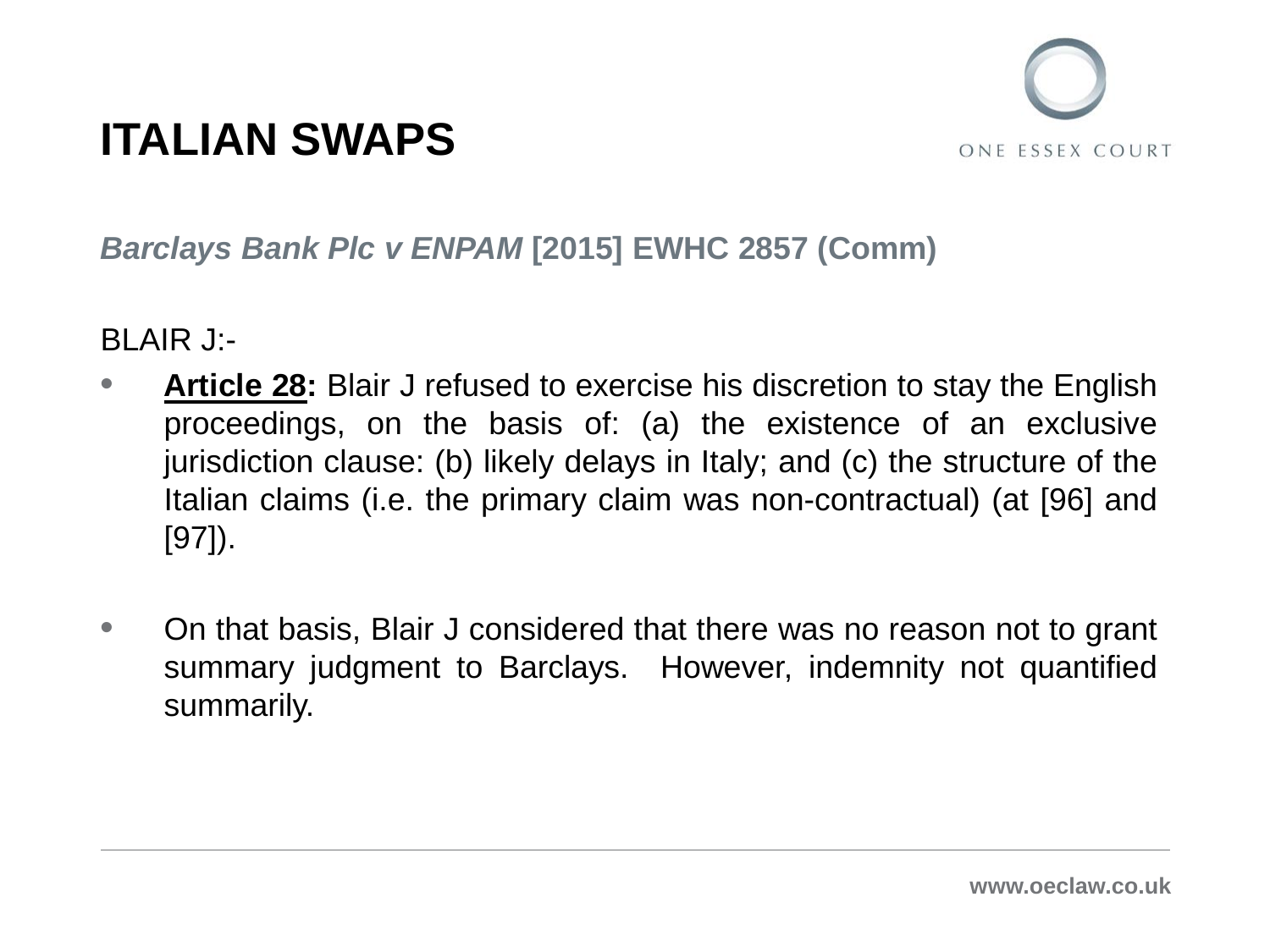

#### *Barclays Bank Plc v ENPAM* **[2015] EWHC 2857 (Comm)**

- The decision was appealed to the Court of Appeal.
- ENPAM sought permission to adduce new evidence of a further pleading in the Italian Proceedings – which ENPAM contended "related back" to the original pleading served and which now included the mirror image claims to those brought in the English Proceedings.
- The point raised difficult questions of seisin and amendments.
- Decision awaited.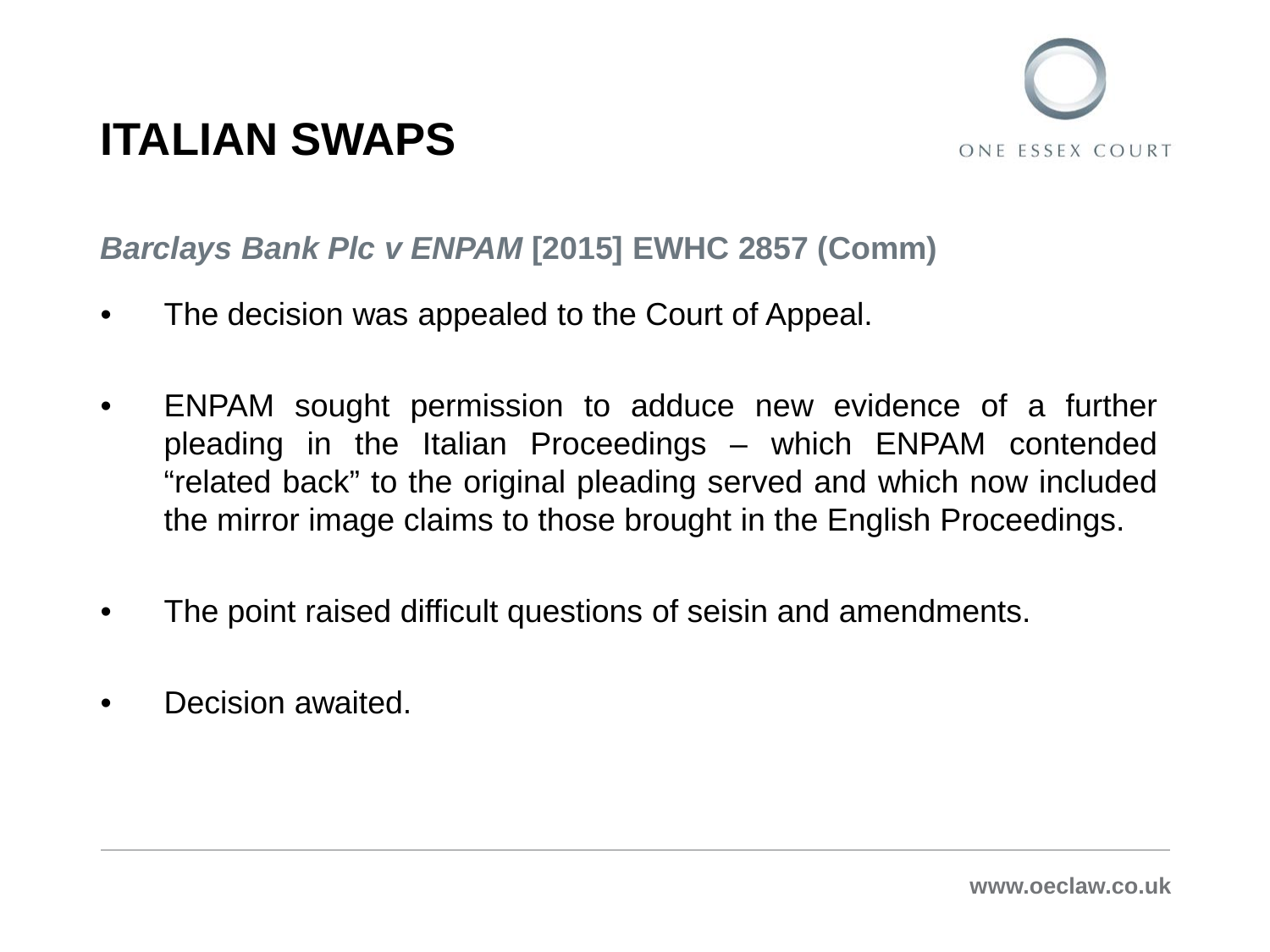

#### *Dexia Credipop Spa v Comune di Prato* **[2015] EWHC 1746 (Comm)**

- Interest rate swaps entered between Dexia and an Italian *Comune*, under an ISDA Master Agreement. Swaps governed by English law / English jurisdiction clauses.
- Dexia brought English proceedings seeking payment due under the Swaps. The *Comune* raised a number of defences:
	- that the Swaps were null and void under English law because the *Comune* had no capacity under Italian law;
	- that the obligations under the Swaps were unenforceable under English law as enforcing them required the *Comune* to act illegally in Italy;
	- that mandatory rules of Italian financial services law and civil law were applicable under the Rome Convention, and rendered the Swaps void;
	- other English law defences alleging misrepresentations / set-off.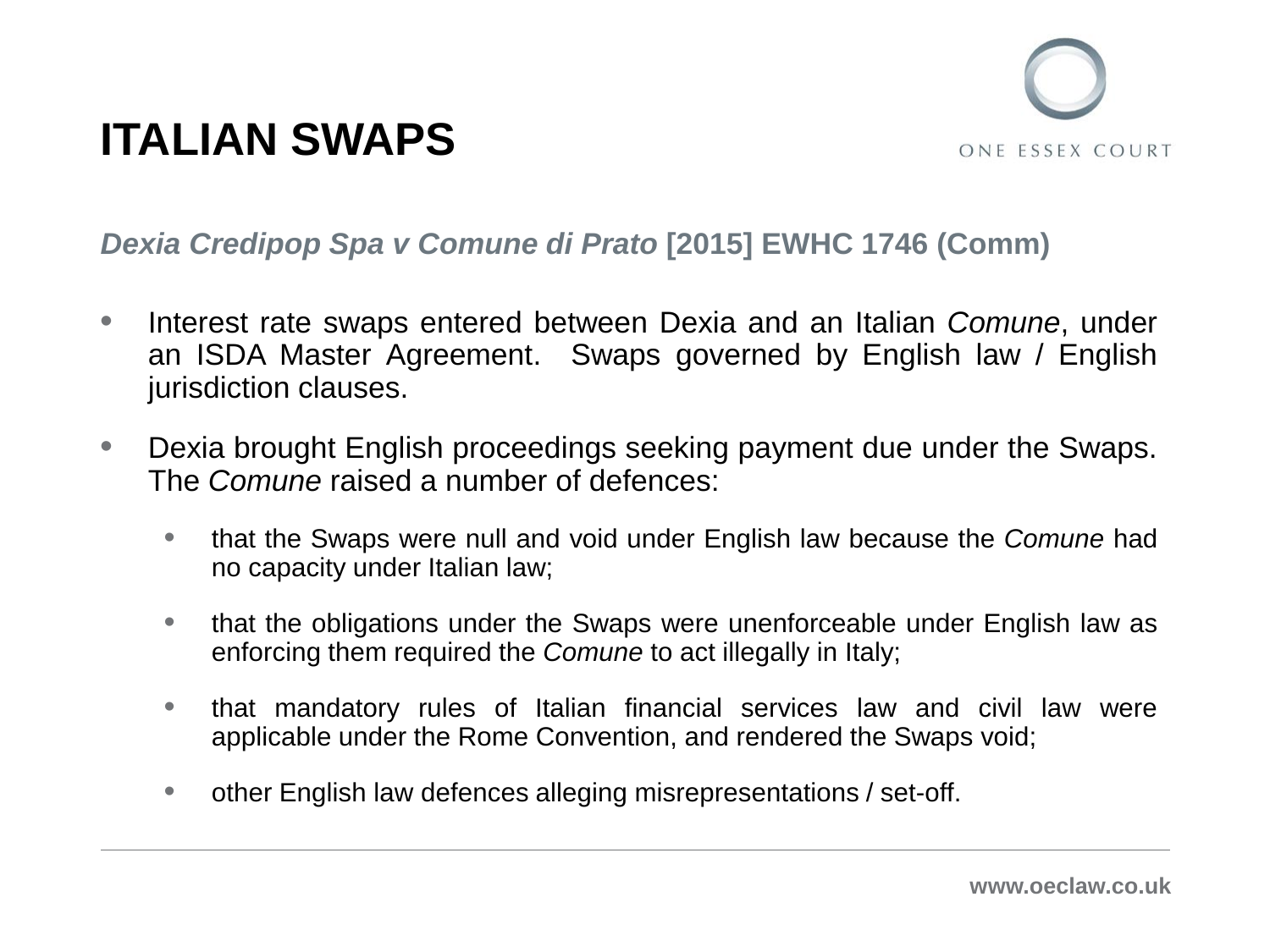

*Dexia Credipop Spa v Comune di Prato* **[2015] EWHC 1746 (Comm)**

Walker J<sup>-</sup>-

- Rejected the arguments that the Swaps were illegal / that the *Comune* did not have capacity to enter into the Swaps (at [42]).
- Considered that the key question was whether mandatory provisions of Italian financial services law & civil law rendered the Swaps null and void.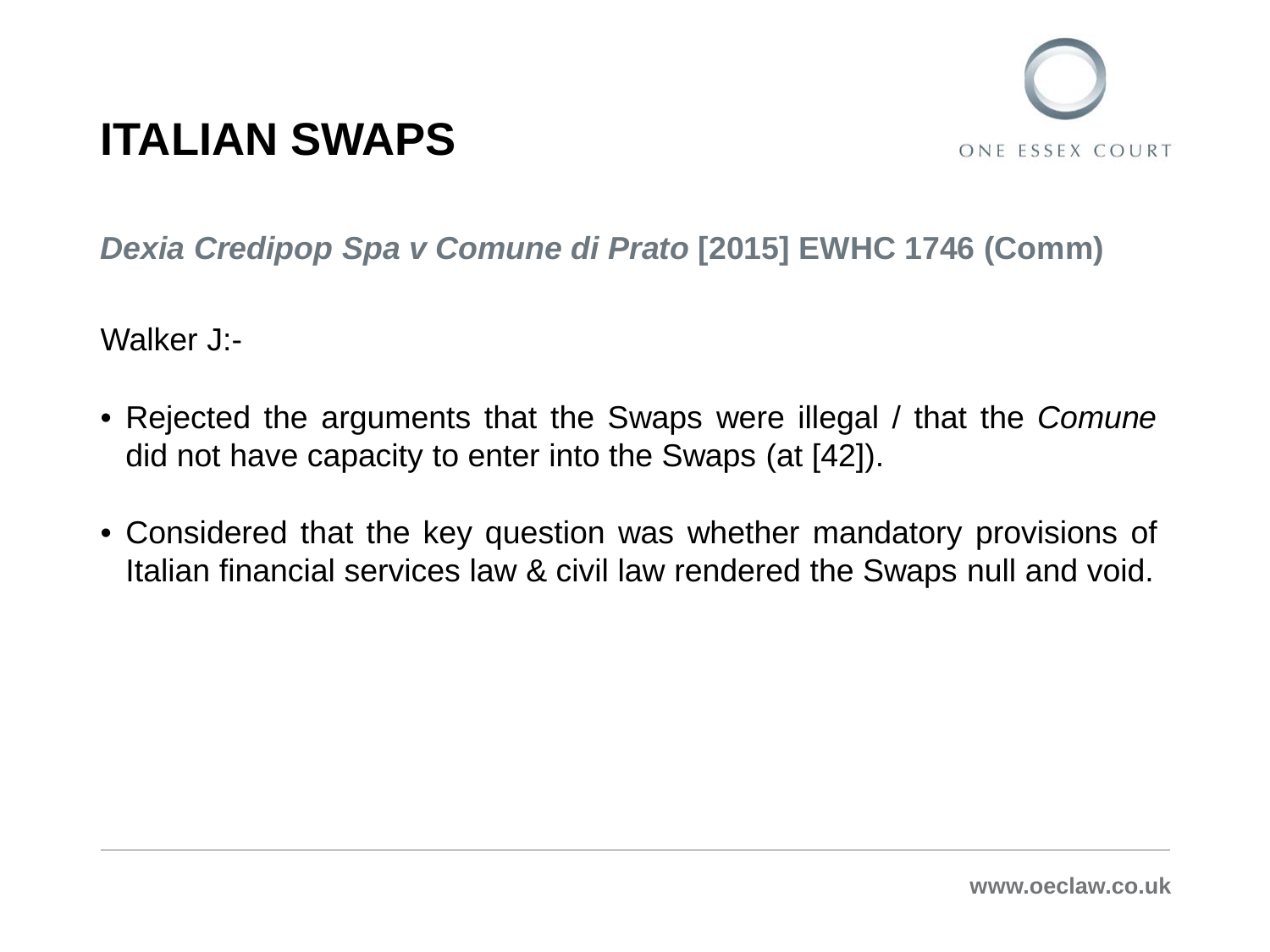

#### *Dexia Credipop Spa v Comune di Prato* **[2015] EWHC 1746 (Comm)**

- As to the applicability of mandatory Italian law:
	- Under the Rome Convention on the Law Applicable to Contractual Obligations (incorporated into English law pursuant to the Contracts (Applicable Law) Act 1990), mandatory provisions of Italian law apply if, except for an English jurisdiction clause, all other relevant elements at the time of contracting point to Italy (at [208]).
	- On the facts of the case, all elements pointed to Italy, and therefore Italian mandatory rules applied (at [211] and [212]).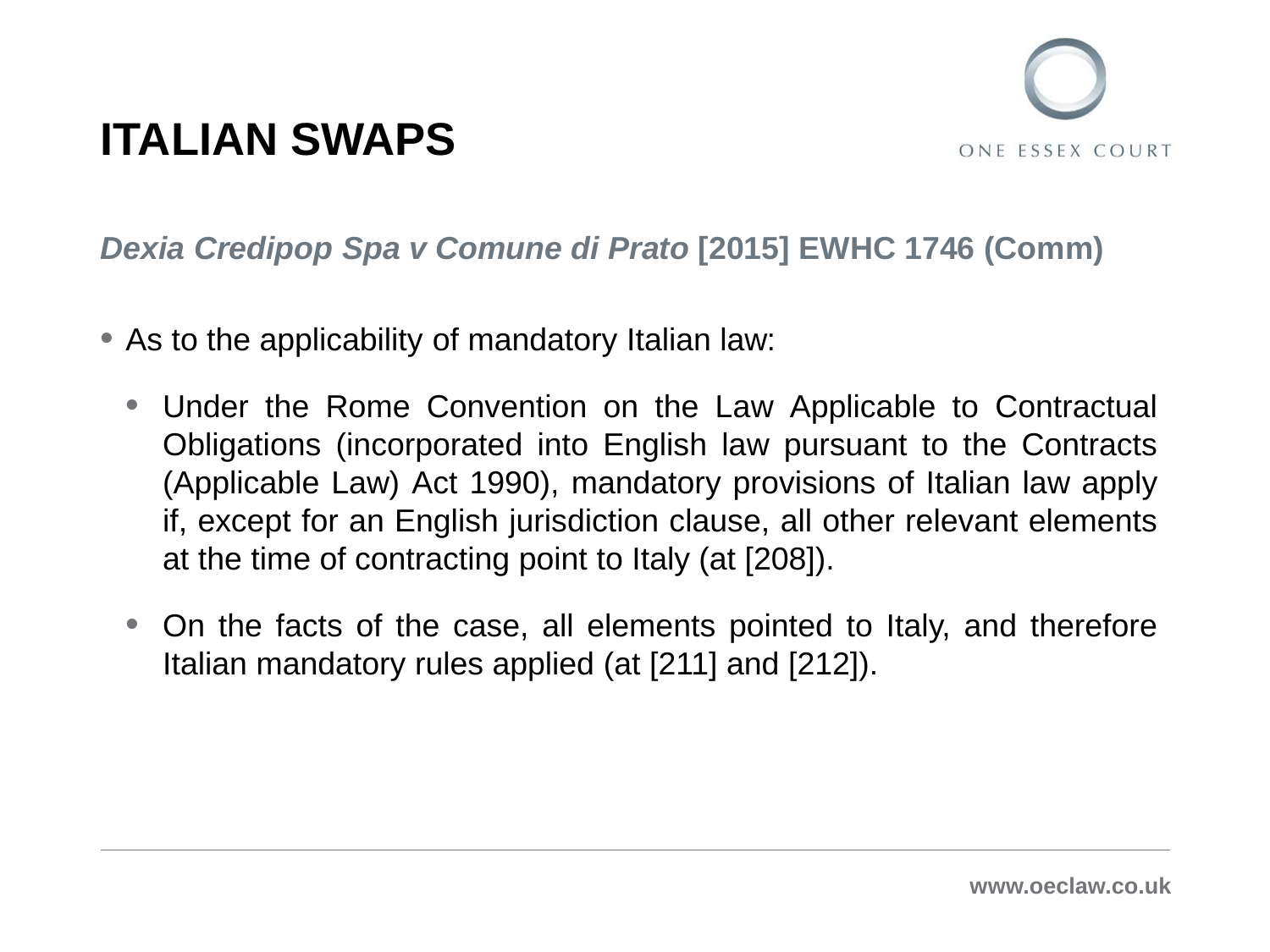

#### *Dexia Credipop Spa v Comune di Prato* **[2015] EWHC 1746 (Comm)**

- As to the validity of the swaps:
	- Based on expert evidence of Italian law, Walker J concluded that under Italy's consolidated law on financial markets and investment services (TUF), the swaps documentation should have expressly stated that the *Comune* had a 7 days grace period to withdraw from the swaps.
	- As the swaps documentation did not include such a statement, the *Comune* had the right under Article 30.7 of TUF to treat the contract as null and void.
	- Walker J did not decide whether a restitution claim would arise if the contract is null and void (at [253] to [259]), which he indicated he would consider after further submissions from the parties.
	- A further judgment from Walker J ([2016] EWHC 2824 (Comm)) held that a restitution claim by Dexia would arise, but would need to be offset against *Comune*'*s* own restitution claim in relation to the swaps under which it had paid sums to Dexia.
	- Appeal pending (scheduled May 2017).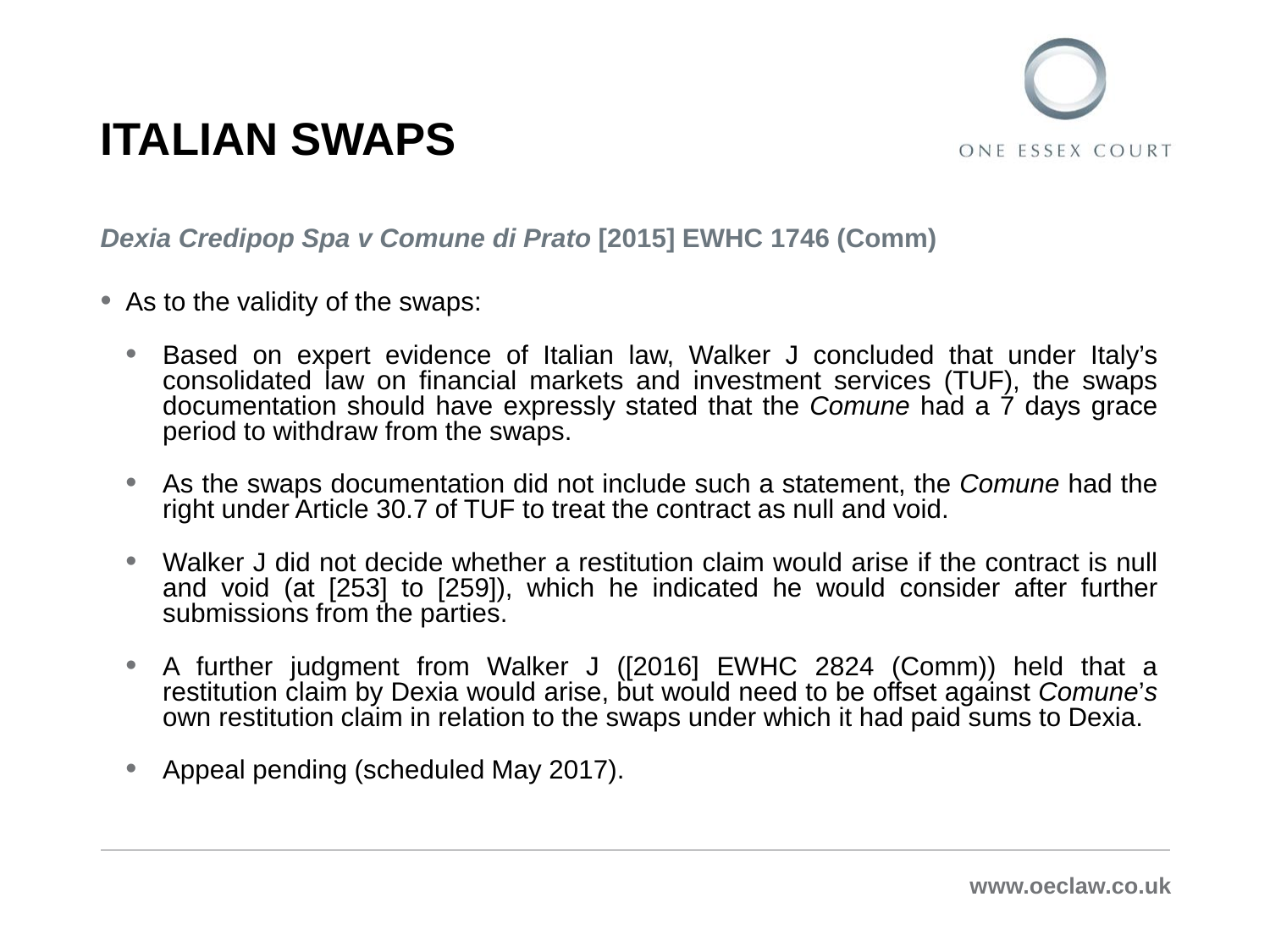



*Banco Santander Totta SA v Companhia De Carris De Ferro De Lisboa SA* **[2016] EWHC 465 (Comm)**

- The decision in *Dexia* was expressly not followed by Blair J, although the defendant transport companies said that it was effectively on the same facts. See particularly paragraphs 357 to 411.
- In this case all the parties were Portuguese and had entered into an ISDA Master Agreement, choosing English law and jurisdiction. The swaps were snowball swaps, with a mark-to-market value at trial of €1.3bn.
- The defendant transport companies raised the following defences:
	- They lacked capacity to enter the swaps under Portuguese law.
	- Portuguese mandatory rules applied under Article 3(3), giving rise to two specific defences: (1) the swaps were unlawful games of chance; (2) the swaps were liable to be terminated following the "abnormal change of circumstances" represented by the aftermath of the financial crisis.
	- Santander had breached the Portuguese Securities Code.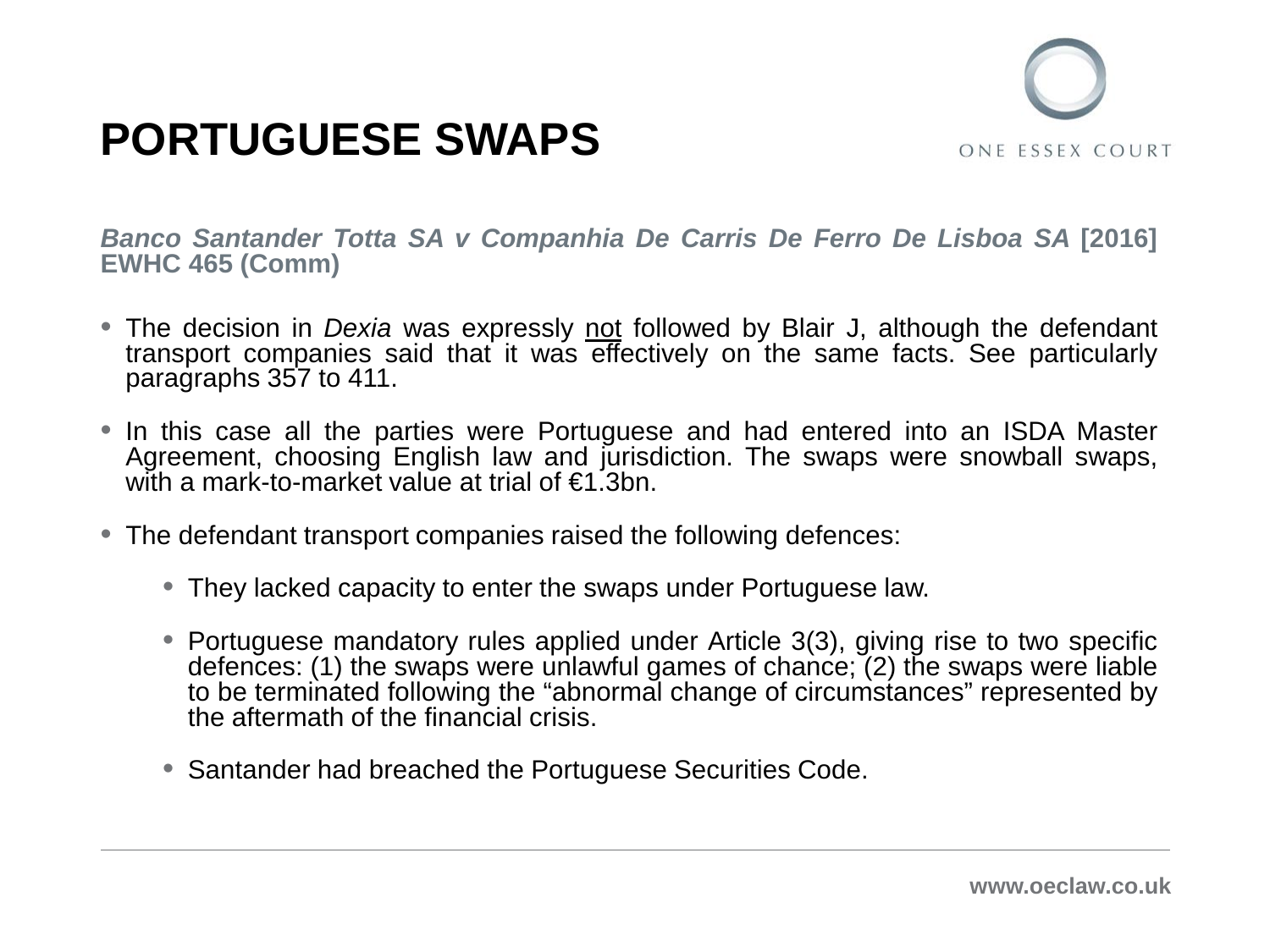## **PORTUGUESE SWAPS**



*Banco Santander Totta SA v Companhia De Carris De Ferro De Lisboa SA* **[2016] EWHC 465 (Comm)**

- Blair J observed:
	- In international capital markets, the market is inherently international – hence parties' choice of law is very important.
	- Certainty is also particularly important, which points to a narrow interpretation of Article 3(3).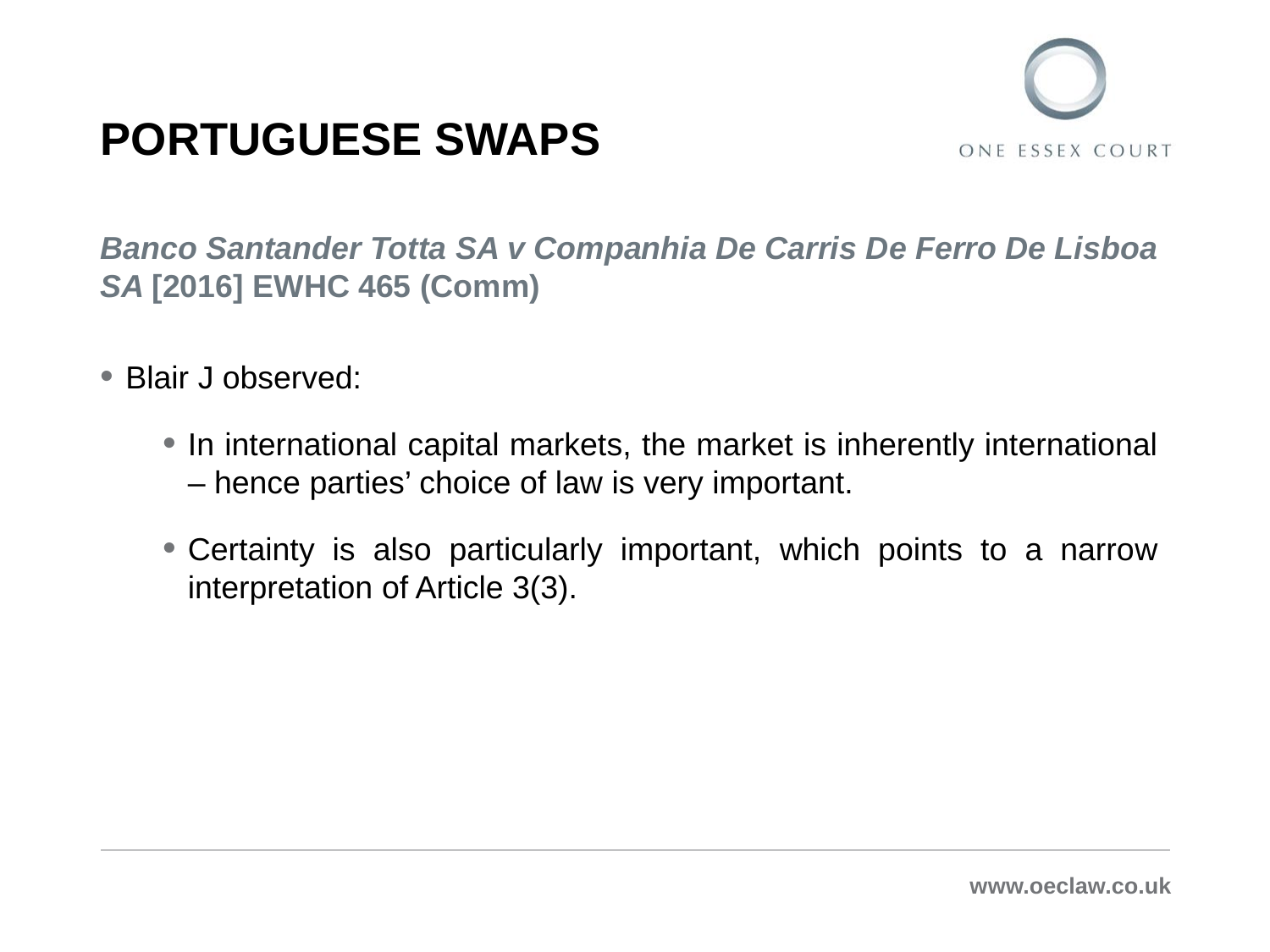## **PORTUGUESE SWAPS**



*Banco Santander Totta SA v Companhia De Carris De Ferro De Lisboa SA* **[2016] EWHC 465 (Comm)**

- Blair J expressly disagreed with the decision in *Dexia* in holding that the following points were relevant to the determination under Article 3(3):
	- The use of ISDA or other standard international documentation.
	- The fact that the transactions were part of a back-to-back chain involving other countries.
- He also considered it relevant that:
	- Santander Portugal had the right to assign to a non-Portuguese bank, and this was important given that Santander is an international bank.
	- There was a practical necessity for a relationship with a non-Portuguese Bank.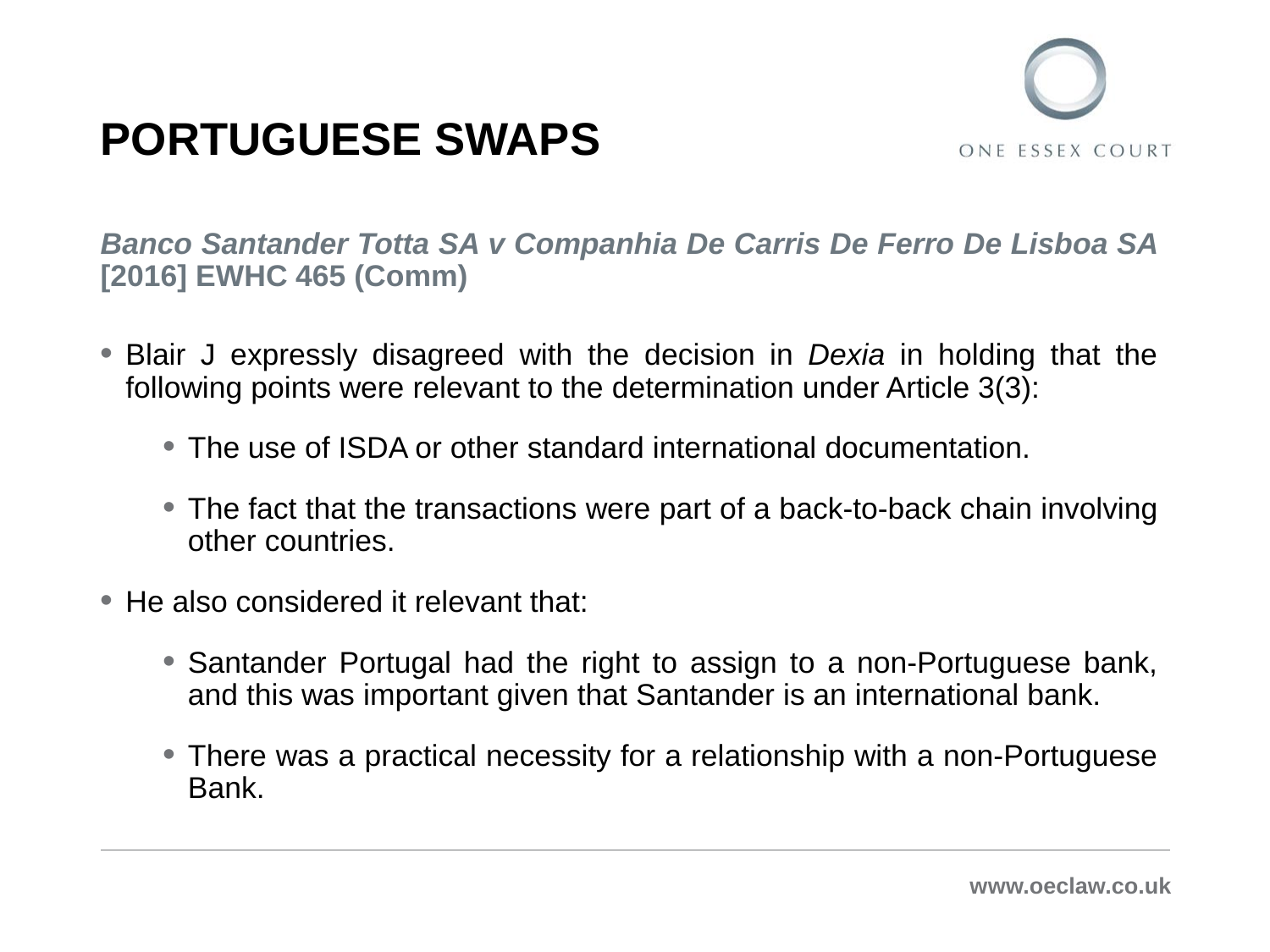## **PORTUGUESE SWAPS**



*Banco Santander Totta SA v Companhia De Carris De Ferro De Lisboa SA* **[2016] EWHC 465 (Comm)**

- Blair J thus held that Article 3(3) was not engaged.
- The questions of the transport companies' capacity and whether Santander had breached the Portuguese Securities Code, which were nevertheless governed by Portuguese law, were resolved in favour of the bank.
- Blair J also noted that the Portuguese Supreme Court has referred to the CJEU (in February 2016) the question of whether a swap entered into on an ISDA Master between two nationals of the same Member State has sufficient external or international elements to trigger the application of the Brussels Regulation.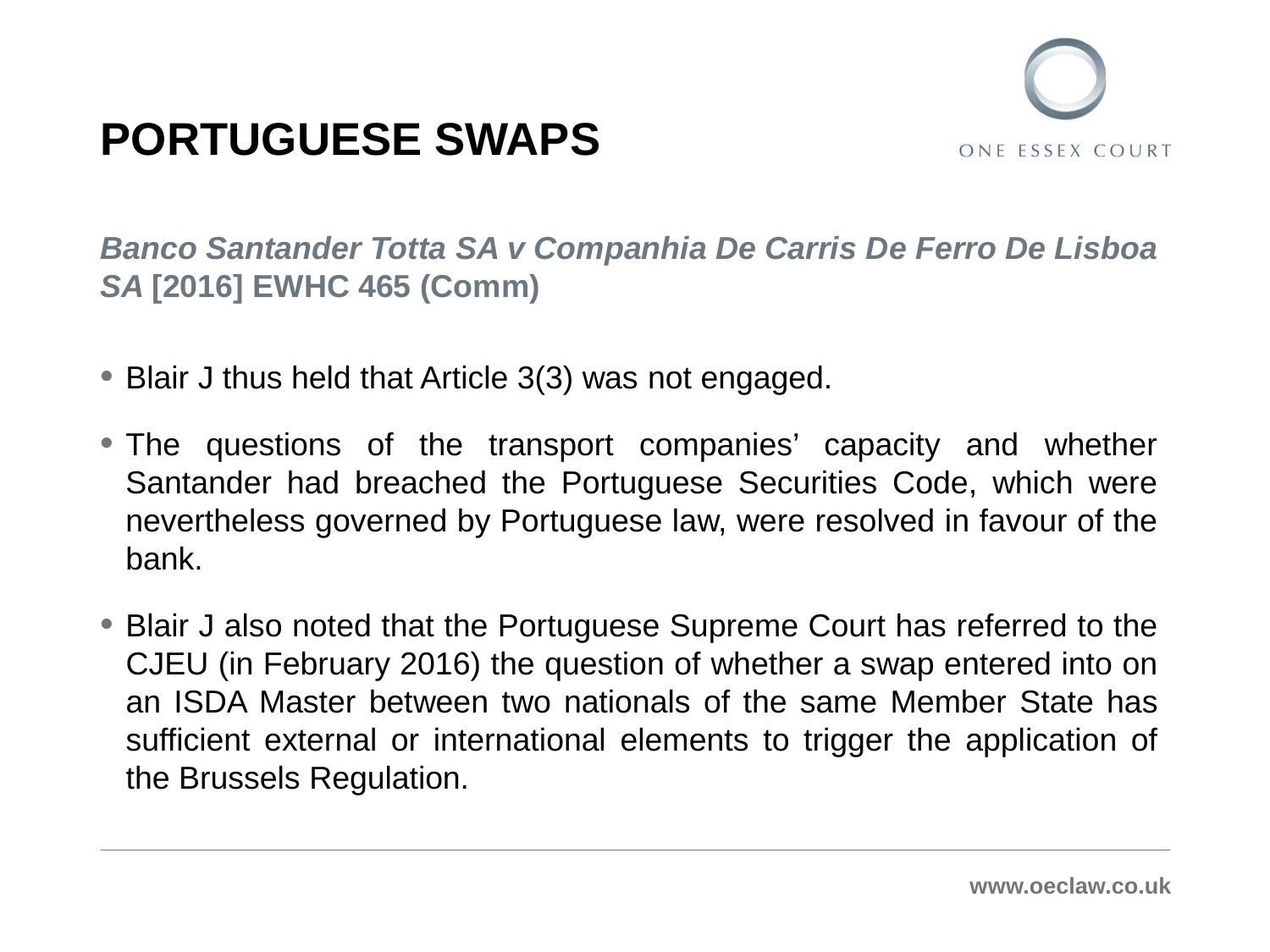

### **JURISDICTION**

- Brussels I jurisdiction
	- Recast
	- Exclusive jurisdiction clauses
	- Jurisdiction on other bases
	- Stays of related proceedings
- Common law jurisdiction (forum non conveniens)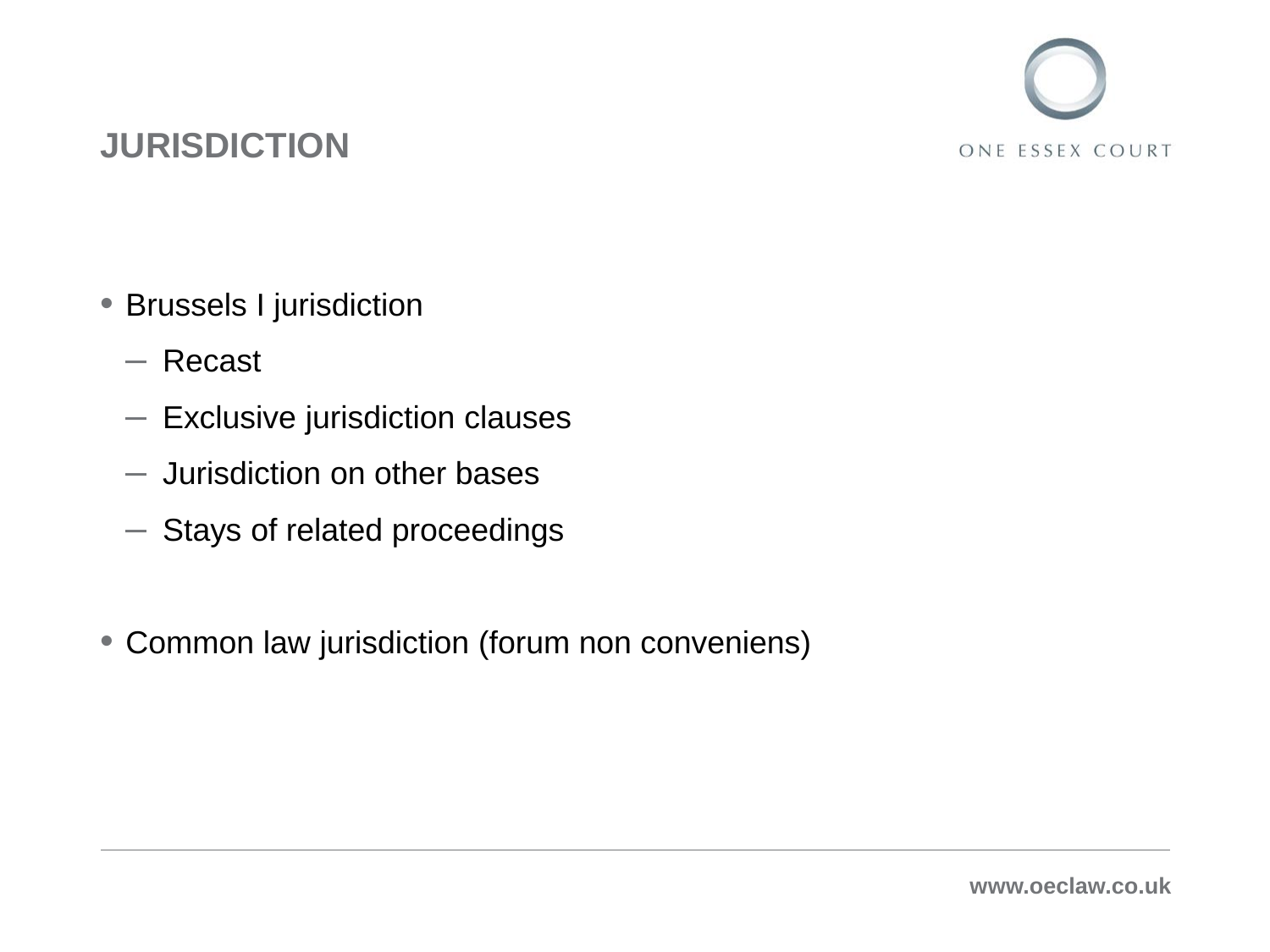

# **RECAST REGULATION**

- Brussels I 1215/2012 ("Recast") applies to proceedings commenced since 10 January 2015.
- It is now being applied regularly, e.g.:
	- *Goldman Sachs International v Novo Banco SA [2016] EWCA Civ 1092*
	- *XL Insurance Company SE v AXA Corporate Solutions Assurance* [2015] EWHC 3431 (Comm)
- Impact of Recast Regulation felt in *Perella Weinberg Partners UK LLP v Codere SA* [2016] EWHC 1182 (Comm):
	- Defendant filed proceedings in Spain; Claimant challenged jurisdiction in Spain and issued proceedings in England.
	- $-$  There was a jurisdiction clause in favour of England.
	- Spanish court stayed proceedings, permitting the English court to determine whether it had exclusive jurisdiction.
	- $-$  It concluded that it did not  $-$  the clause was non-exclusive.
- Demonstrates art 31.2 (anti-torpedo provision) in action.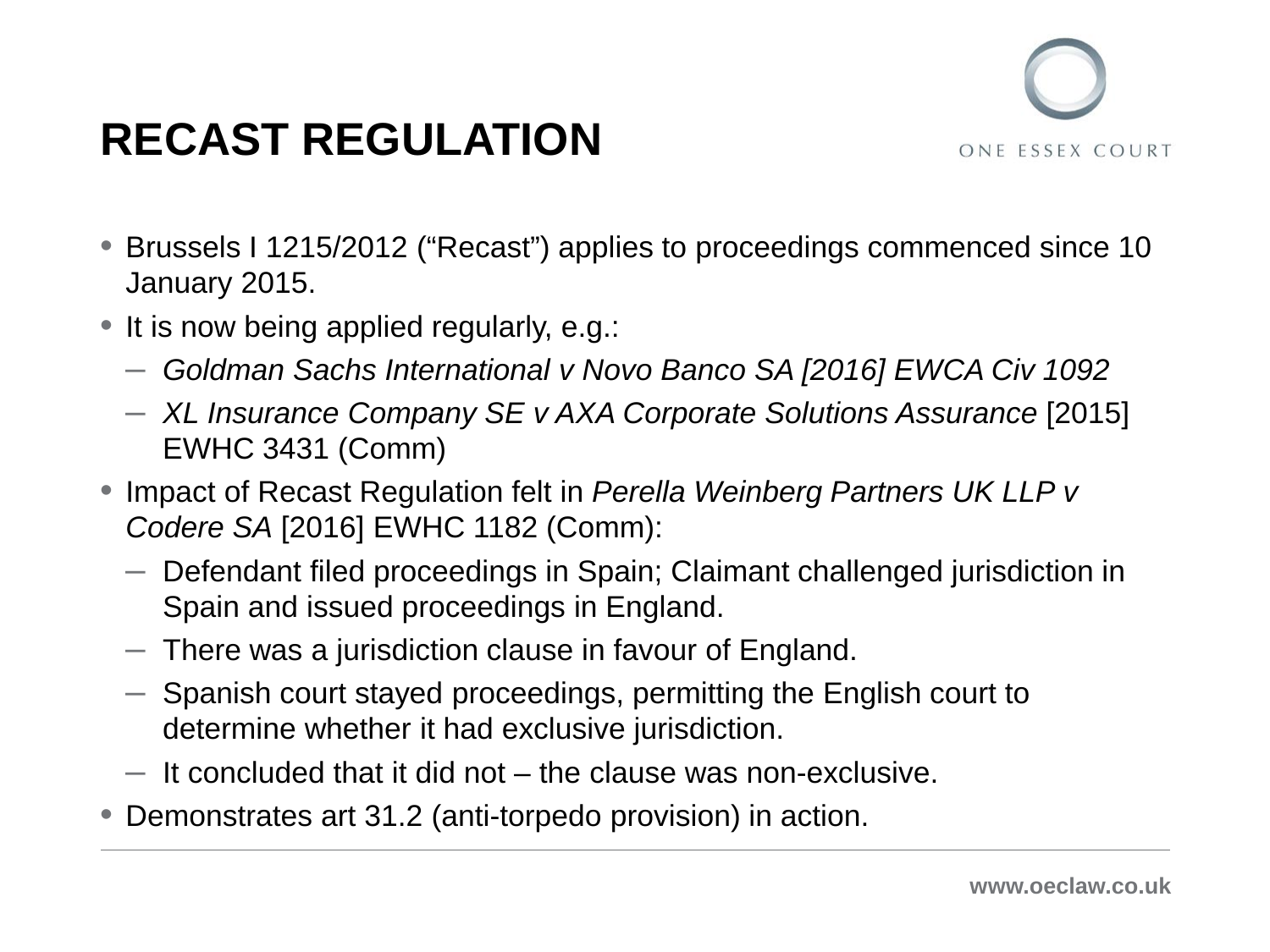## **EXCLUSIVE JURISDICTION CLAUSES**



### KEY ISSUES

- Does it bind the relevant party?
	- Secondary purchasers
	- Transferees
- Does it apply to the dispute?
- Consequences of breach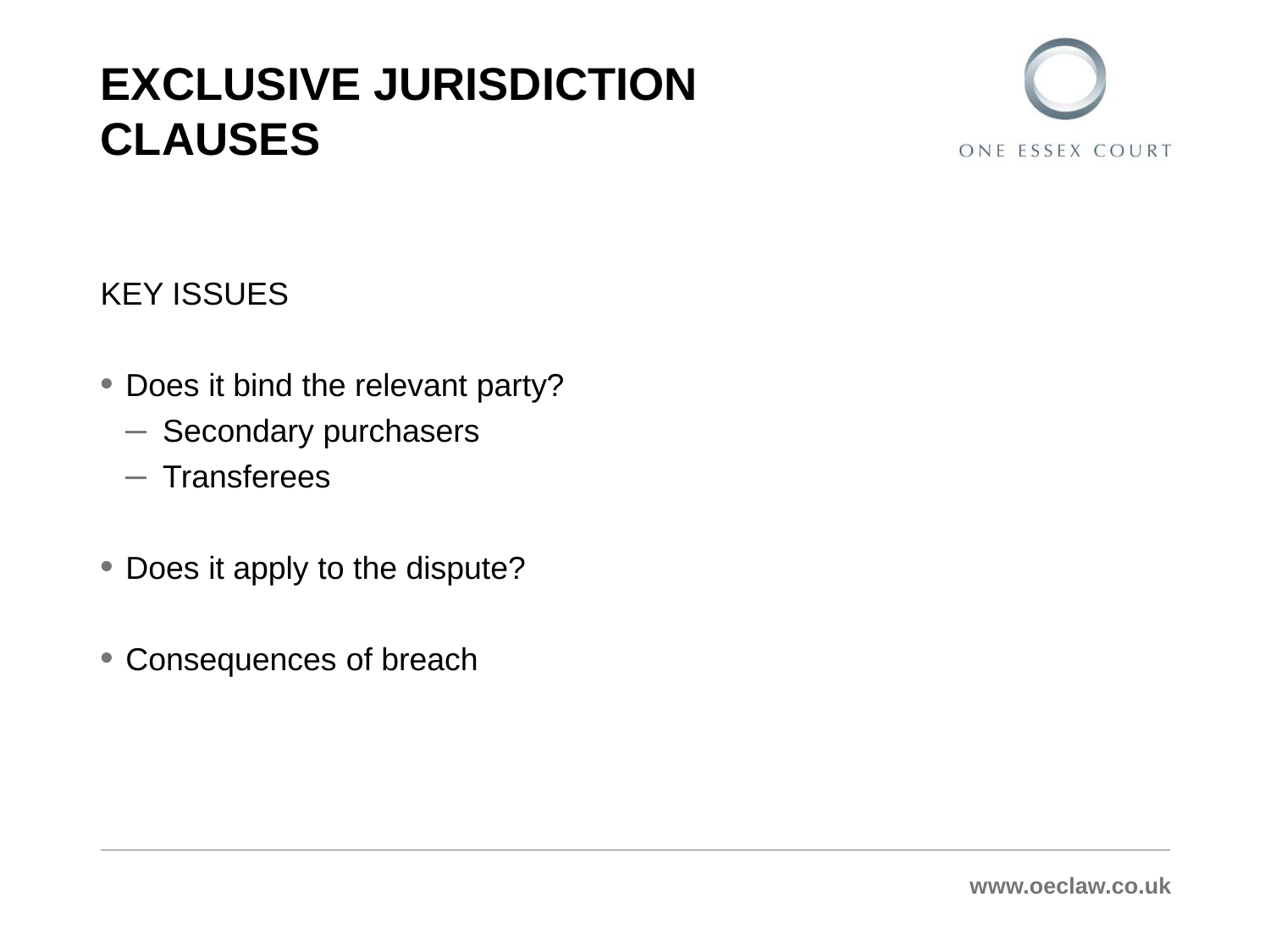# **SECONDARY PURCHASERS**



### *Profit Investment Sim SpA v Ossi (C-366/13) [2016] 1 W.L.R. 3832*

- A German bank (Commerzbank) issued securities indexed to credit risk, "credit linked notes" (CLNs), the conditions for which were set out in a prospectus or "Information Memorandum".
- The prospectus contained an exclusive English jurisdiction clause.
- An English intermediary subscribed to all the CLNs available which were then purchased by the Italian claimant and its parent company.
- The reference entity for the CLNs became insolvent and the claimant brought proceedings in Italy seeking a declaration of nullity.
- There was a reference to the CJEU on whether the exclusive jurisdiction clause bound future purchasers of the bond under art 23 of Council Regulation (EC) No 44/2001 ("Brussels I Regulation")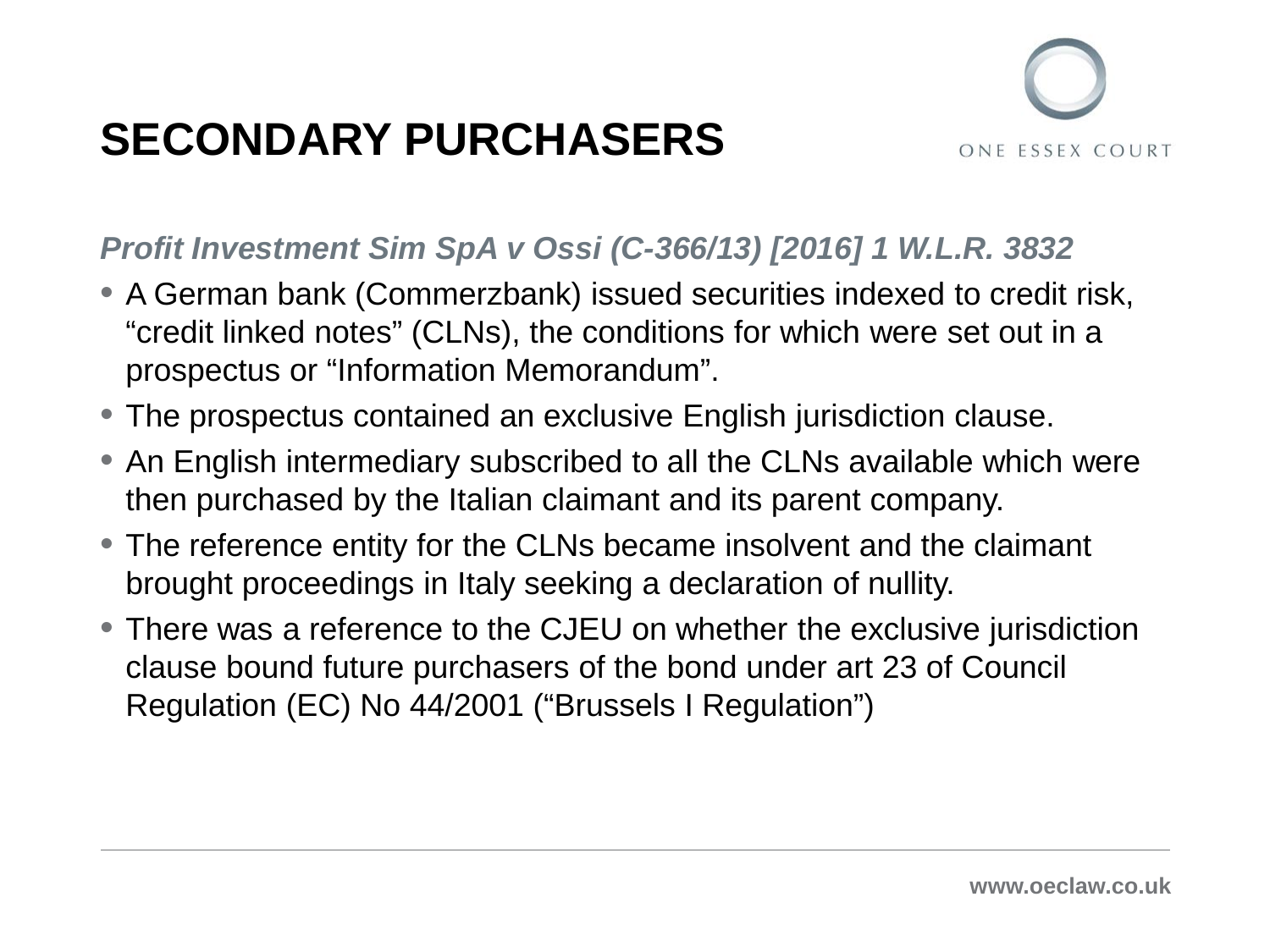# **SECONDARY PURCHASERS**



#### *Profit Investment Sim SpA v Ossi (C-366/13) [2016] 1 W.L.R. 3832*

- The CJEU held that the requirements of art 23 would only be met if the contract signed by the parties upon the issue of the bonds on the primary market expressly mentioned the acceptance of that clause or contained an express reference to that prospectus.
- Such a clause could be relied on against a third party who acquired those bonds from a financial intermediary if it was established that:
	- $-$  (i) that clause was valid in the relationship between the issuer and the financial intermediary;
	- $-$  (ii) the third party, by acquiring those bonds on the secondary market, succeeded to the financial intermediary's rights and obligations attached to those bonds under the applicable national law; and
	- $-$  (iii) the third party had the opportunity to acquaint himself with the prospectus containing that clause.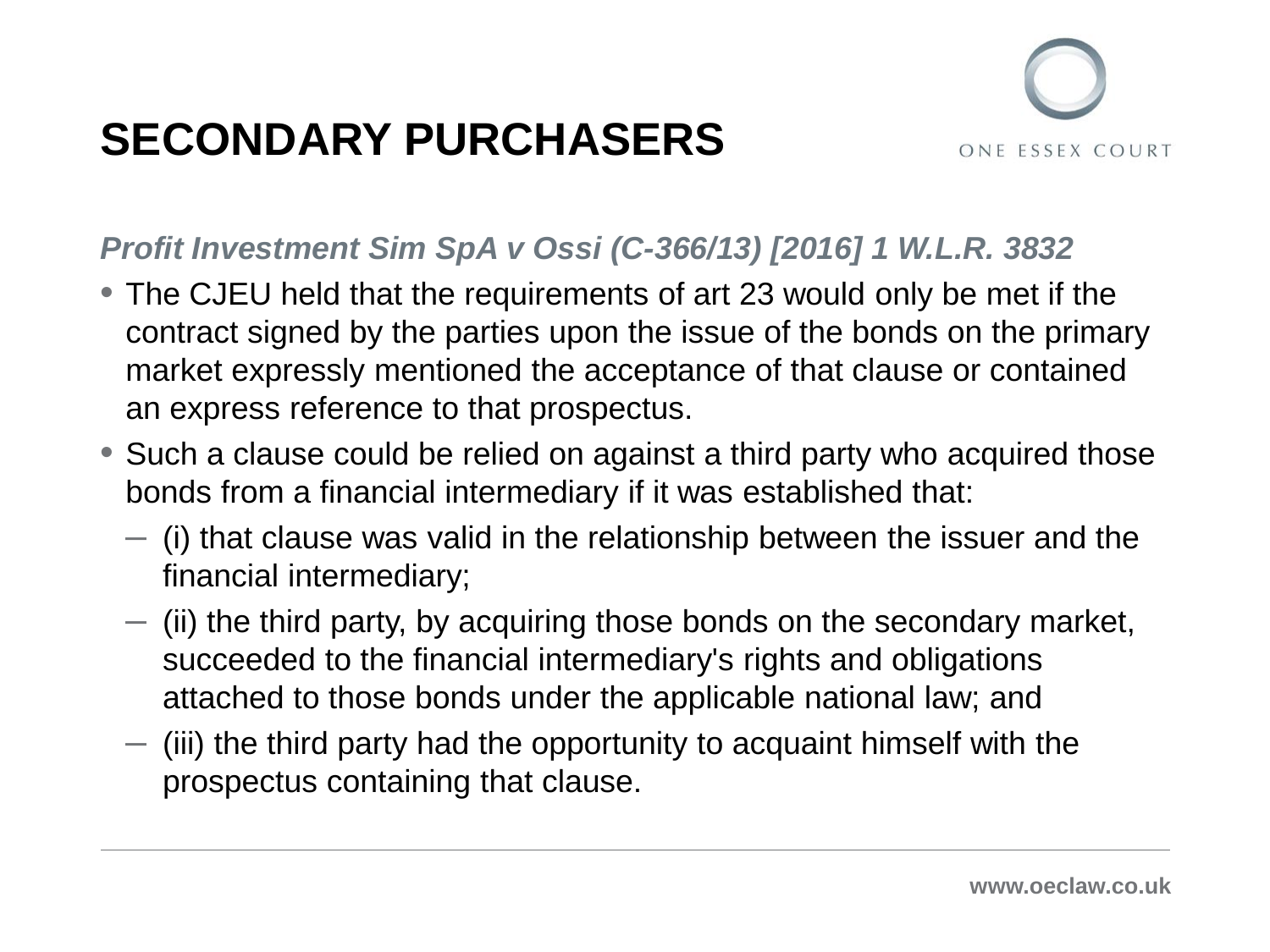# **SECONDARY PURCHASERS**



#### *Profit Investment Sim SpA v Ossi (C-366/13) [2016] 1 W.L.R. 3832*

- Additionally: a jurisdiction clause could be regarded as being in a form which accorded with a usage in international trade or commerce (art 23(1)(c)), allowing the consent of the person against whom it was relied upon to be presumed, provided that it was established that:
	- $-$  (i) such conduct was generally and regularly followed by the operators in the sector concerned when contracts of that type were concluded; and
	- $-$  (ii) either the parties had previously had commercial or trade relations between themselves or with other parties operating in the sector in question, or the conduct in question was sufficiently well known to be considered an established practice.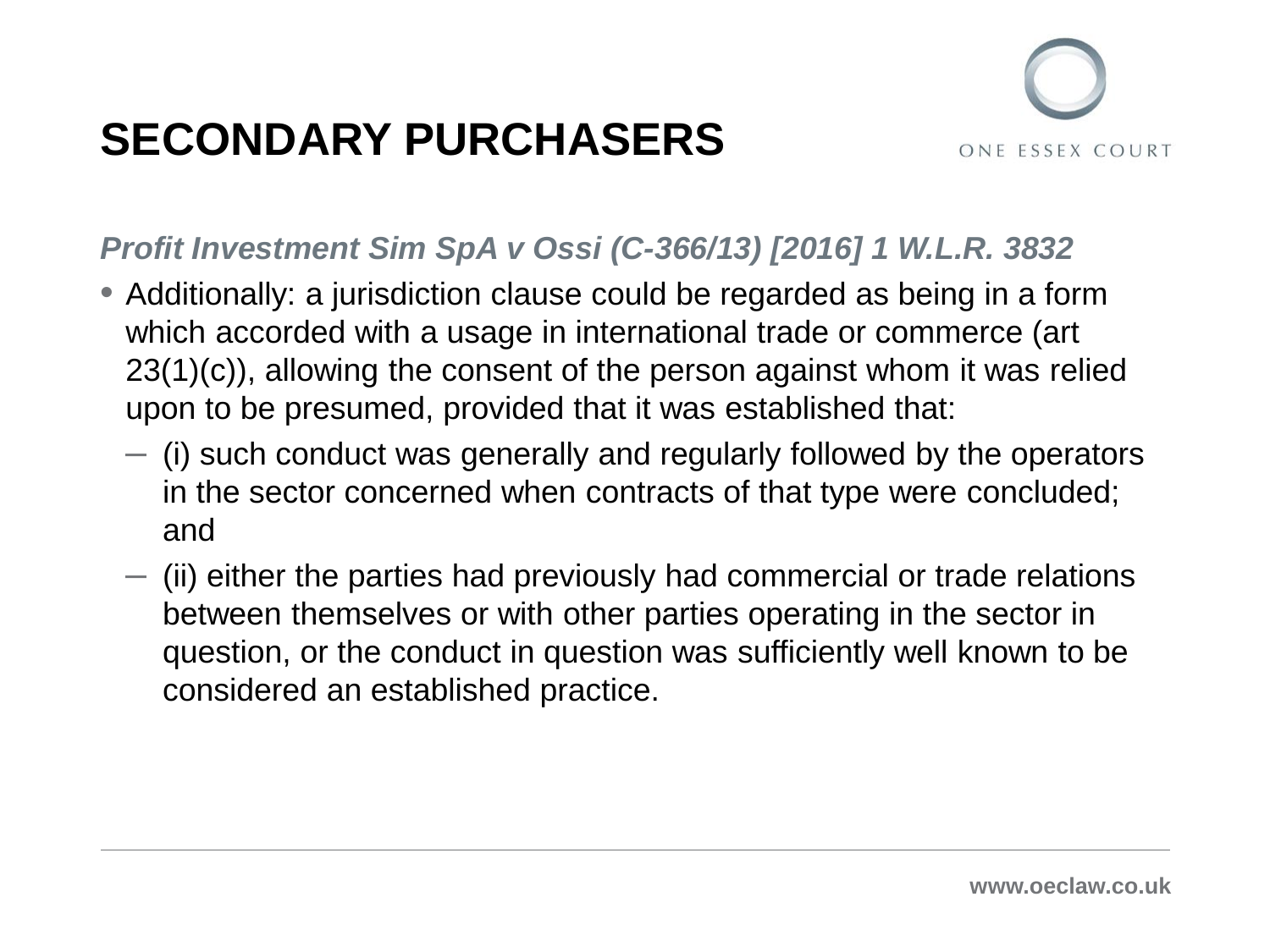# **TRANSFERRED LIABILITIES**



#### *Goldman Sachs International v Novo Banco SA* **[2016] EWCA Civ 1092**

- A finance company had loaned a Portuguese bank, Banco Espírito Santo S.A. ("BES"), US\$800m.
- The bank suffered financial difficulties. As a result, in August 2014 the Portuguese central bank established Novo Banco S.A. ("NBS") to which most, but not all, the assets and liabilities of BES were transferred.
- The claimants (assignees of the finance company) brought proceedings against NBS in England on the basis of the exclusive jurisdiction clause in the facility agreement.
- NBS challenged jurisdiction on the basis that the loan (and therefore the exclusive jurisdiction clause) had not been transferred to it.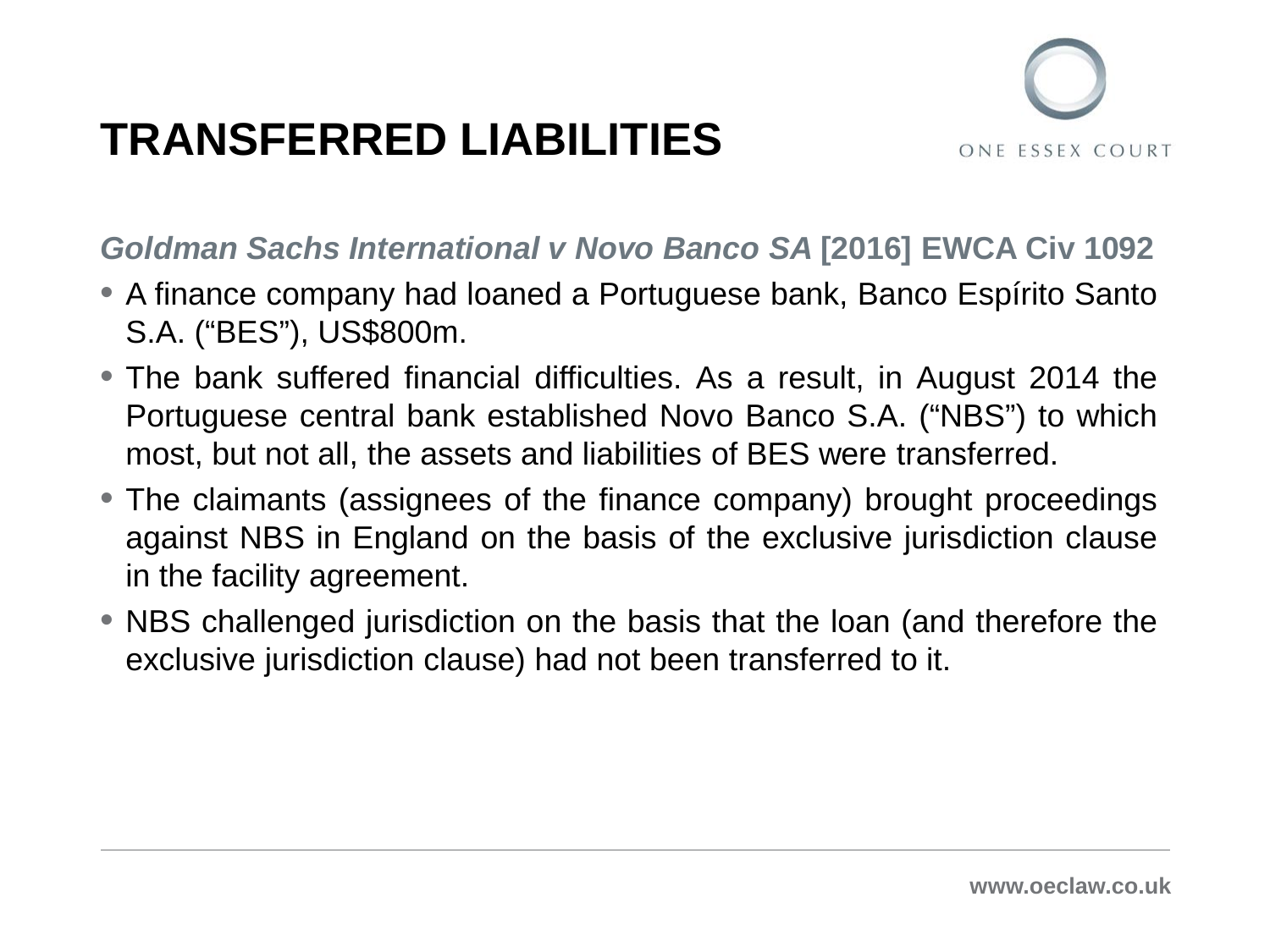# **TRANSFERRED LIABILITIES**



#### *Goldman Sachs International v Novo Banco SA* **[2016] EWCA Civ 1092**

- The issue was whether the English court had to recognise (by virtue of Directives 2001/24/EC and 2014/59/EU) a decision by the Portuguese central bank in December 2014, which purported to declare that the liability had not been transferred by the August decision.
- Hamblen J rejected NB's argument ([2015] EWHC 2371):
	- The August decision had the effect that NBS replaced BES and the December decision of the central bank did not change that.
	- (However, rejected the argument that this was not a "civil and commercial matter" within the meaning of Art 1(1) of the Recast Regulation)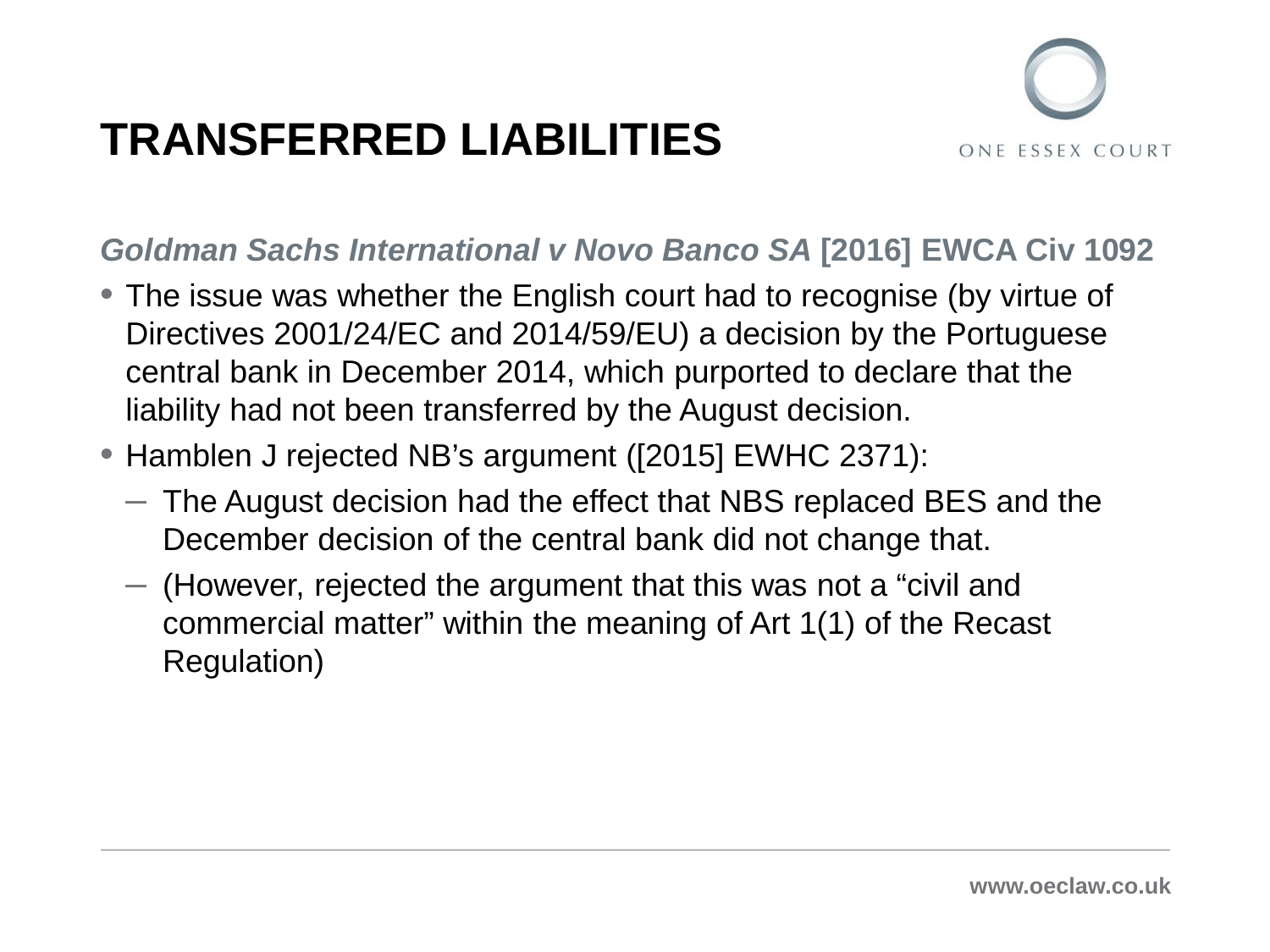# **TRANSFERRED LIABILITIES**



- Overruled by the Court of Appeal:
	- Hamblen J proceeded on the basis that nothing less than a decision to transfer the liability back to BES which complied with Directive 2014/59 in December would be effective ([27]).
	- This was incorrect.
	- $-$  The obligation on the English courts was to give the August decision the effect it had in Portuguese law ([28]).
		- As a result of the December decision, the August decision had a more limited effect in Portuguese law than it might otherwise have had.
	- English courts were obliged to give effect to it as it constituted a "reorganisation measure" under Directive 2001/24 ([34]).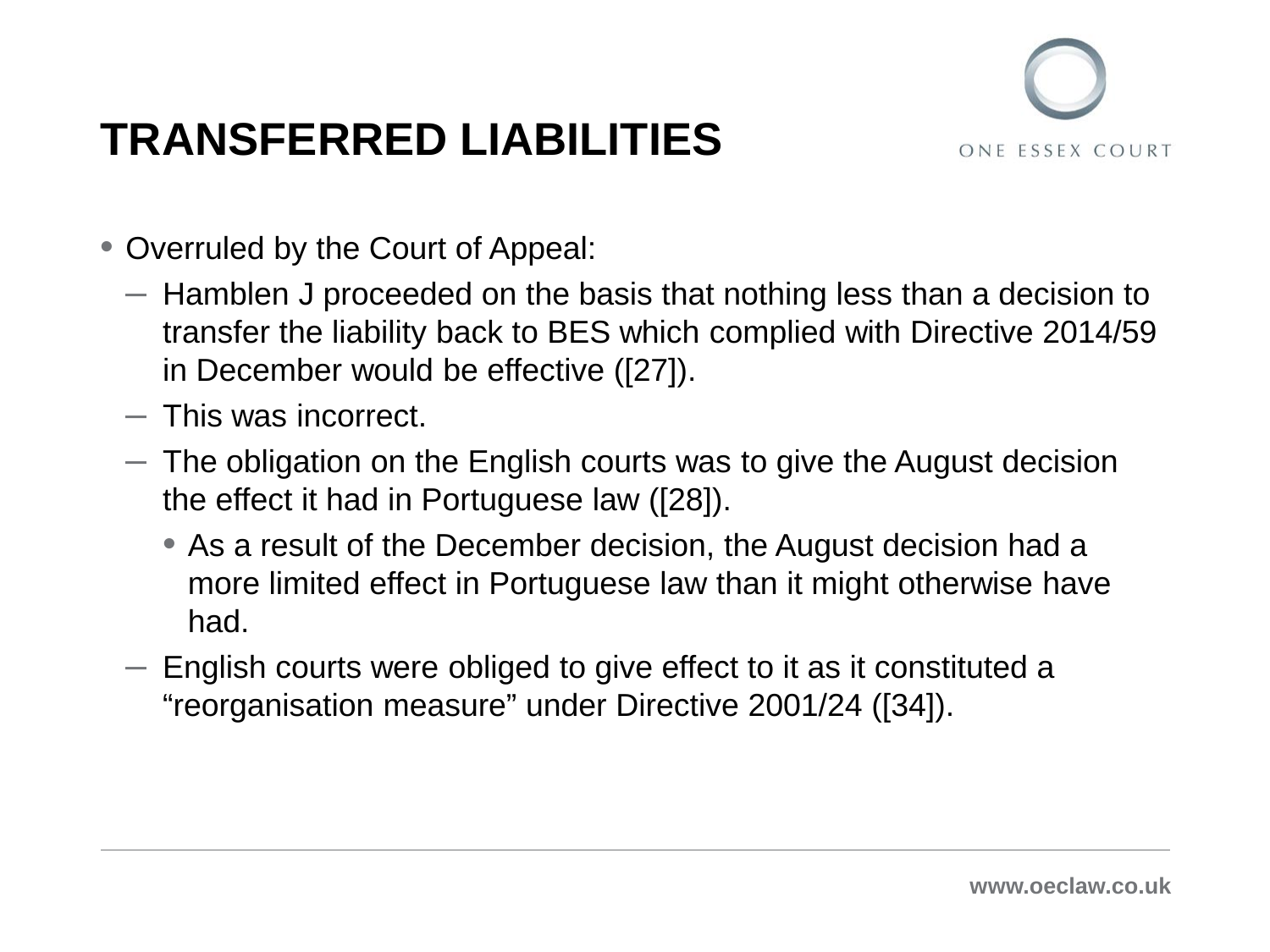### **DOES IT APPLY TO THE DISPUTE? COMPETING CLAUSES**



#### *Black Diamond Offshore Ltd v Fomento de Construcciones y Contratas SA* **[2015] EWHC 1035 (Ch)**

- FCC had issued unsecured convertible notes which were subject to English law and exclusive English jurisdiction.
- FCC had also borrowed under a syndicated finance agreement subject to Spanish law and the jurisdiction of the Madrid courts.
- The claimants were both noteholders and creditors under the finance agreement.
- The finance agreement was being restructured in the Spanish courts. The claimants were opposed to this, but needed to show they would suffer "disproportionate sacrifice" if the restructure went ahead.
- Claimants sought to show this by getting a declaration from the English court that the Spanish restructuring proceedings constituted an event of default on the Notes.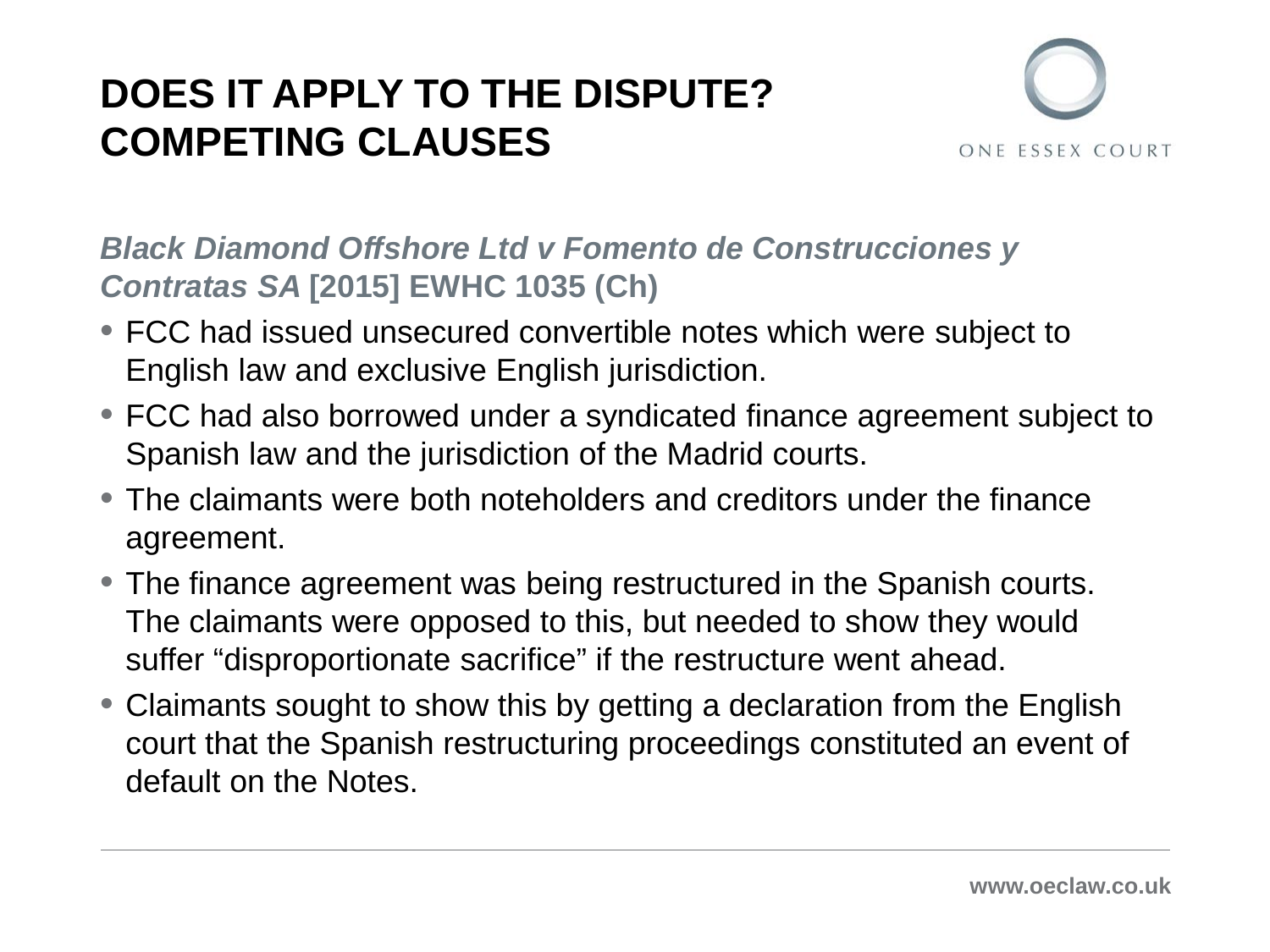### **DOES IT APPLY TO THE DISPUTE? COMPETING CLAUSES**



*Black Diamond Offshore Ltd v Fomento de Construcciones y Contratas SA* **[2015] EWHC 1035 (Ch)**

- FCC argued that:
	- $-$  The real motivation for seeking the declaration in relation to the Notes was to obtain a benefit in relation to the finance agreement.
	- $-$  The finance agreement had a Spanish exclusive jurisdiction clause, which the declaration would circumvent.
	- $-$  The dispute fell within both the jurisdiction clauses in the Notes and the finance agreement, but the latter should be given effect as it was the "commercial centre" of the transaction (applying *UBS AG v HSH Nordbank AG* [2009] EWCA Civ 585).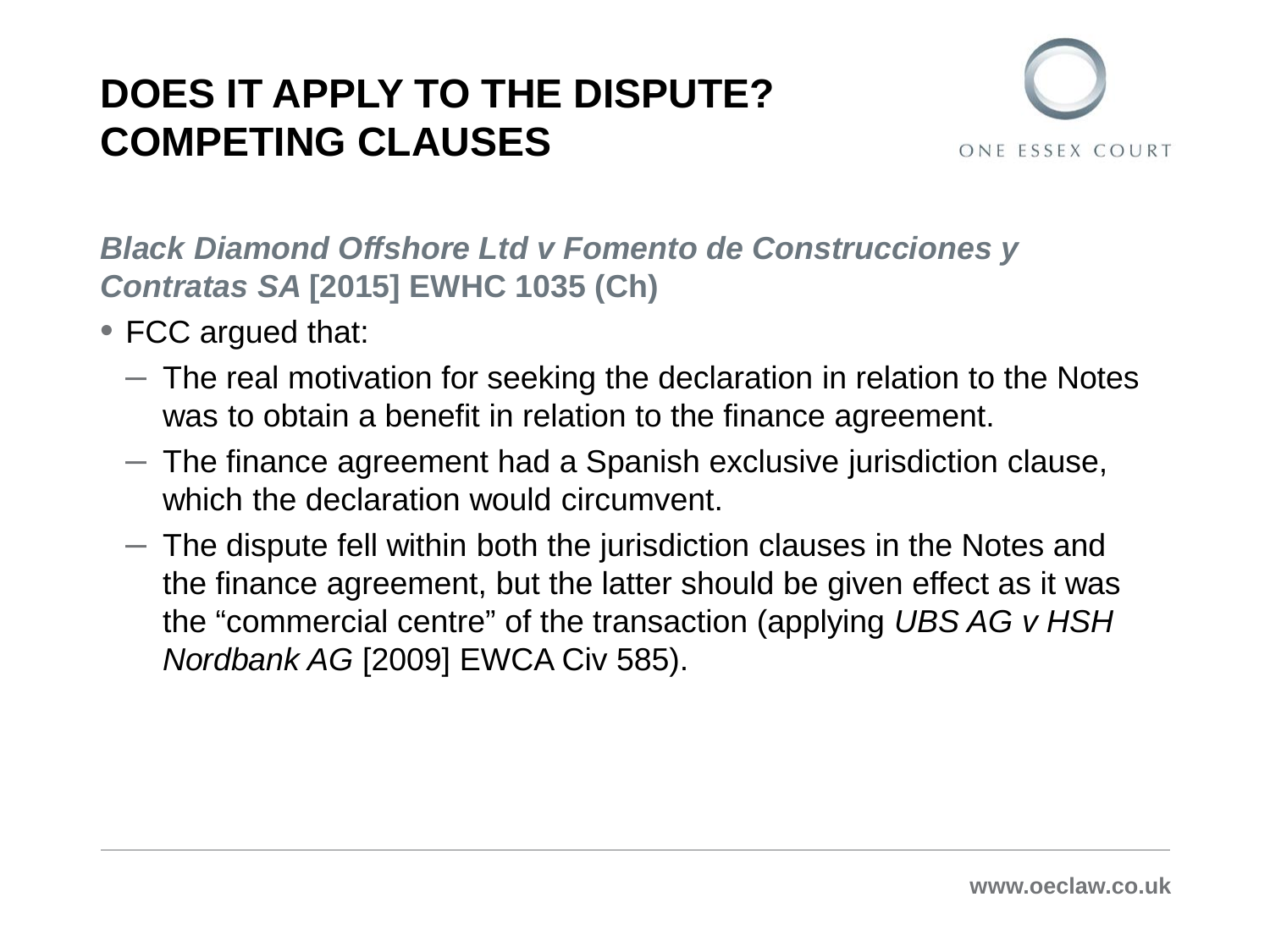### **DOES IT APPLY TO THE DISPUTE? COMPETING CLAUSES**



*Black Diamond Offshore Ltd v Fomento de Construcciones y Contratas SA* **[2015] EWHC 1035 (Ch)**

- Held:
	- "*Where the dispute in question can be said to 'arise out of or in connection with' either of two different contracts which contain different jurisdiction provisions, whether it falls within one or the other depends on the intention of the parties as revealed by the agreements in the light of the transaction as a whole*" ([42]).
	- However, here there was no overlap in the jurisdiction clauses.
	- $-$  The declaration sought in relation to the notes was separate to the finance agreement, under which the issue of "event of default" did not arise at all ([44]).
	- $-$  Even if there was an overlap, the clause which was closest to the issue was that under the Notes.
- Following acceptance of jurisdiction, the claimants successfully obtained summary judgment, which was upheld on appeal: [2016] EWCA Civ 1141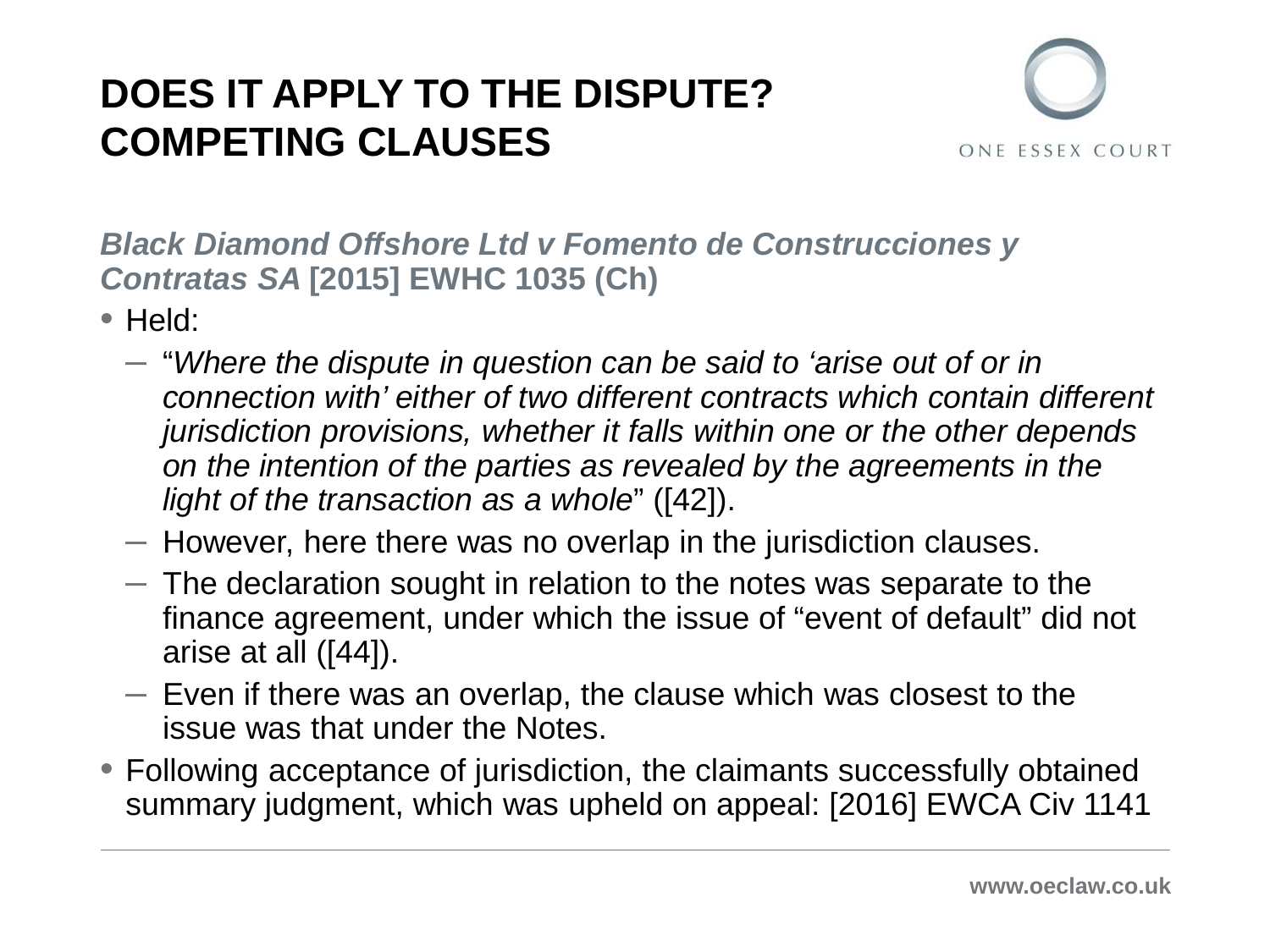### **BREACH OF JURISDICTION CLAUSE**



- No anti-suit if Brussels I applies:
	- $-$  But theoretically possible if the claim falls outside Brussels I e.g. matters related to insolvency: *SwissMarine Corp Ltd v OW Supply & Trading A/S* [2015] EWHC 1571 (Comm).
- Damages/indemnity
	- *Starlight Shipping Co v Allianz Marine & Aviation Versicherungs AG*  [2014] EWCA Civ 1010 held that claims for damages/indemnity for breach of an exclusive jurisdiction clause by suing in a member state were not inconsistent with Brussels I.
	- Applied in *Barclays Bank Plc v ENPAM* [2015] EWHC 2857 (Comm) at [112]-[122].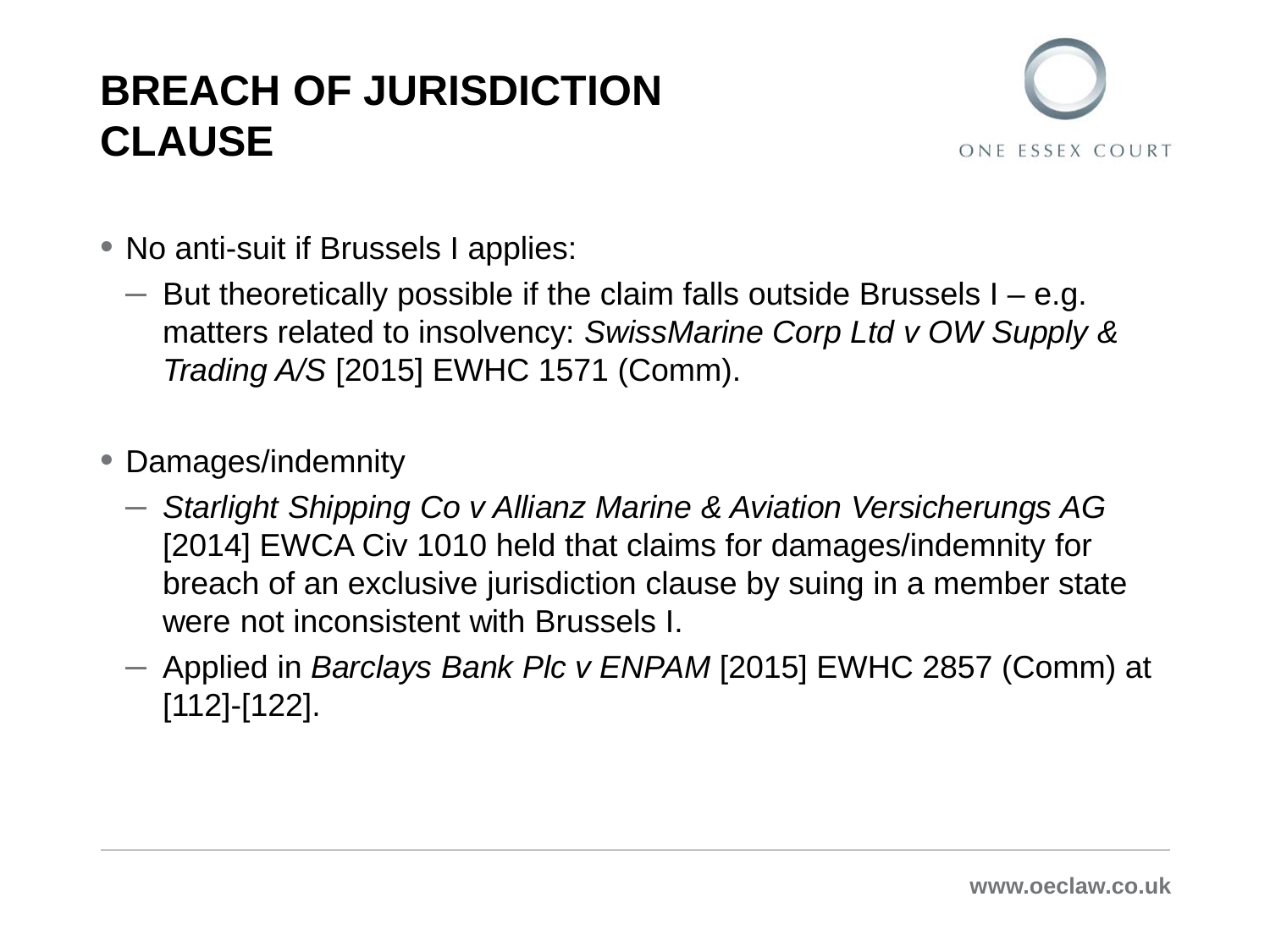

## **STAYS OF PROCEEDINGS**

*Marme Inversiones 2007 SL v Royal Bank of Scotland Plc* **[2016] EWHC 1570 (Comm)**

- The claimant Spanish company was granted a substantial loan by a syndicate of banks, including the defendants.
- It also entered swaps with the defendants, governed by English law and subject to an exclusive English jurisdiction clause. These resulted in large losses for the claimant.
- The claimant was placed into voluntary insolvency in Spain and later liquidation. The defendant banks commenced a claim in the Spanish liquidation, challenging the way the Administrator proposed to deal with the swaps payments.
- The claimant brought proceedings in England seeking rescission of the swaps for misrepresentations relating to the manipulation of Euribor.
- The defendants sought declarations in England that they had lawfully terminated the swaps and that the claimant was liable for a certain amount.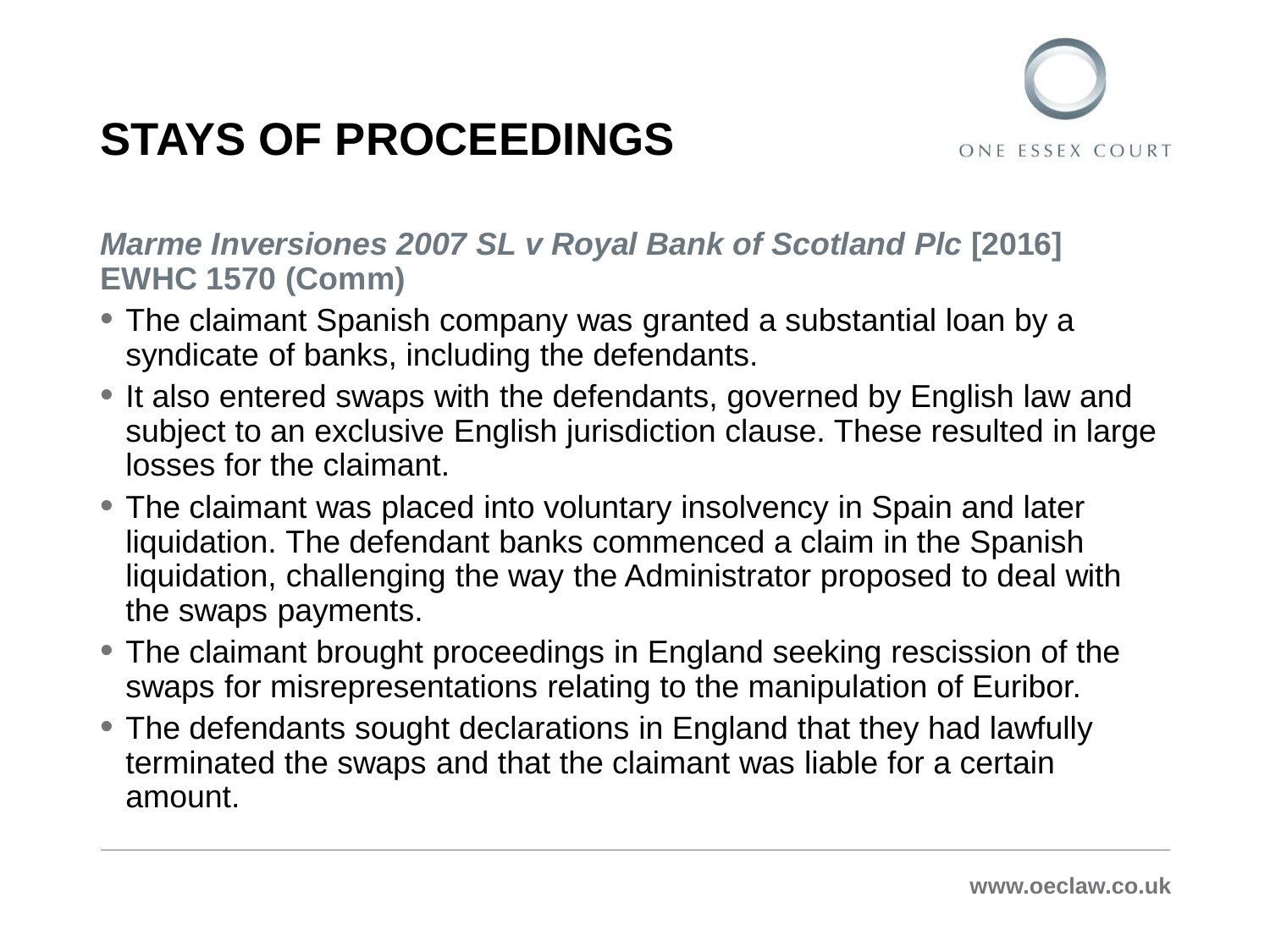## **STAYS OF PROCEEDINGS**



*Marme Inversiones 2007 SL v Royal Bank of Scotland Plc* **[2016] EWHC 1570 (Comm)**

- In the Spanish insolvency proceedings, the claimant brought a counterclaim under the Spanish Insolvency Law 22/2003 art.61.2, which allowed for the termination of reciprocal contracts if that was in the interests of the estate/insolvency, with the court then deciding what amount should be paid to the creditor (if any).
	- $-$  The claimant argued that there should be no payment to the defendants upon termination of the swaps.
- The claimant sought a stay of the English proceedings under art 28 of Brussels I.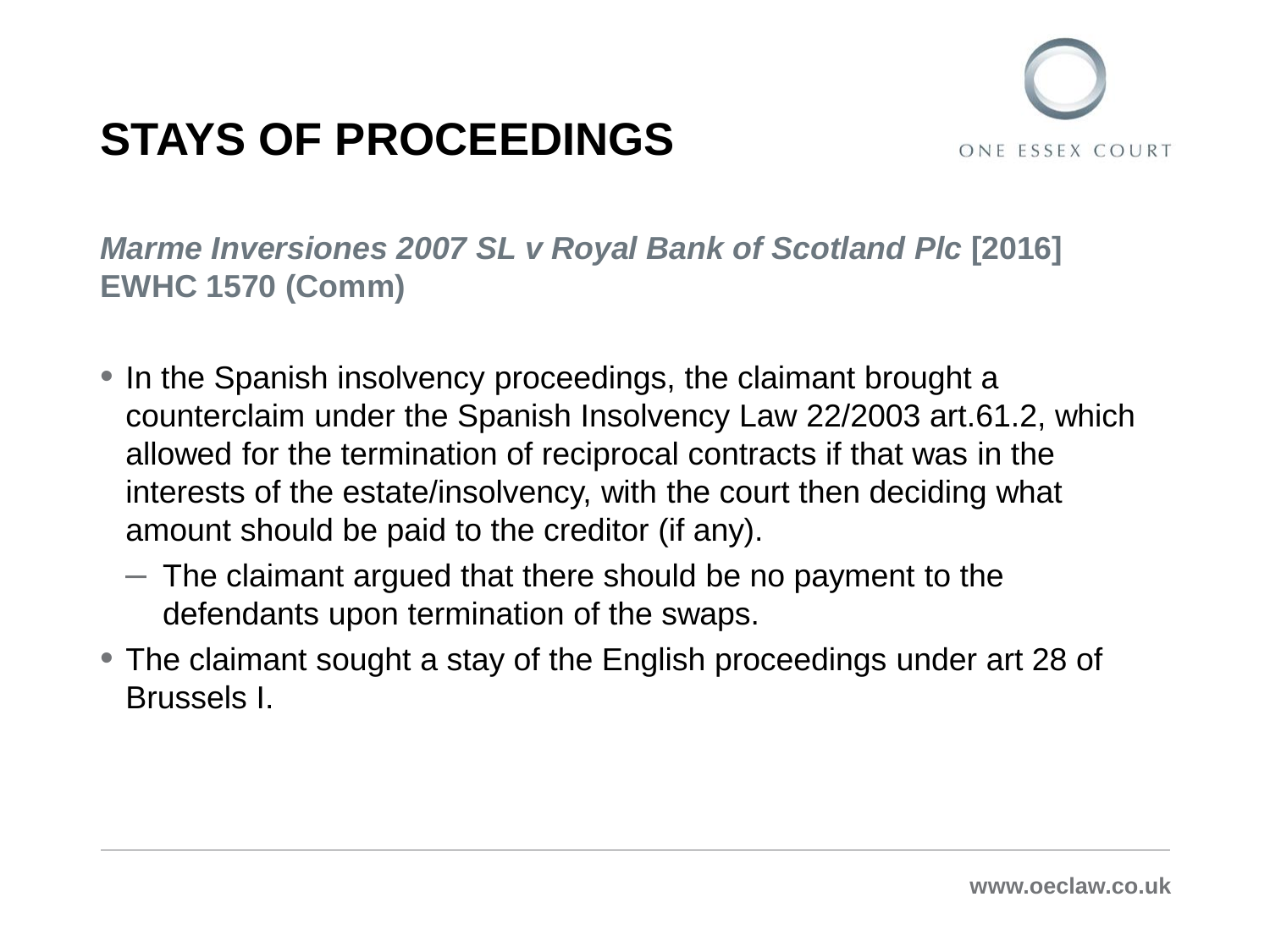

## **STAYS OF PROCEEDINGS**

*Marme Inversiones 2007 SL v Royal Bank of Scotland Plc* **[2016] EWHC 1570 (Comm)**

- Argument was rejected by Blair J because:
	- $-$  The cases were concerned with different issues and had no conceptual overlap:
		- The English proceedings concerned the meaning and operation of contractual rights as a matter of English law;
		- The Spanish proceedings concerned whether the Spanish court should exercise its discretion to terminate the swaps for the good of the insolvent estate and, if so, on what terms ([57], [60]).
	- The claims had different objectives: a declaration as to contractual entitlements compared to a specific insolvency remedy ([58]).
	- $-$  There was an English exclusive jurisdiction clause which was a powerful factor against the granting of a stay ([66]).
	- $-$  The Spanish court would be assisted by the decision of the English court  $([60])$ .
	- $-$  Therefore, it was not appropriate to stay the English proceedings.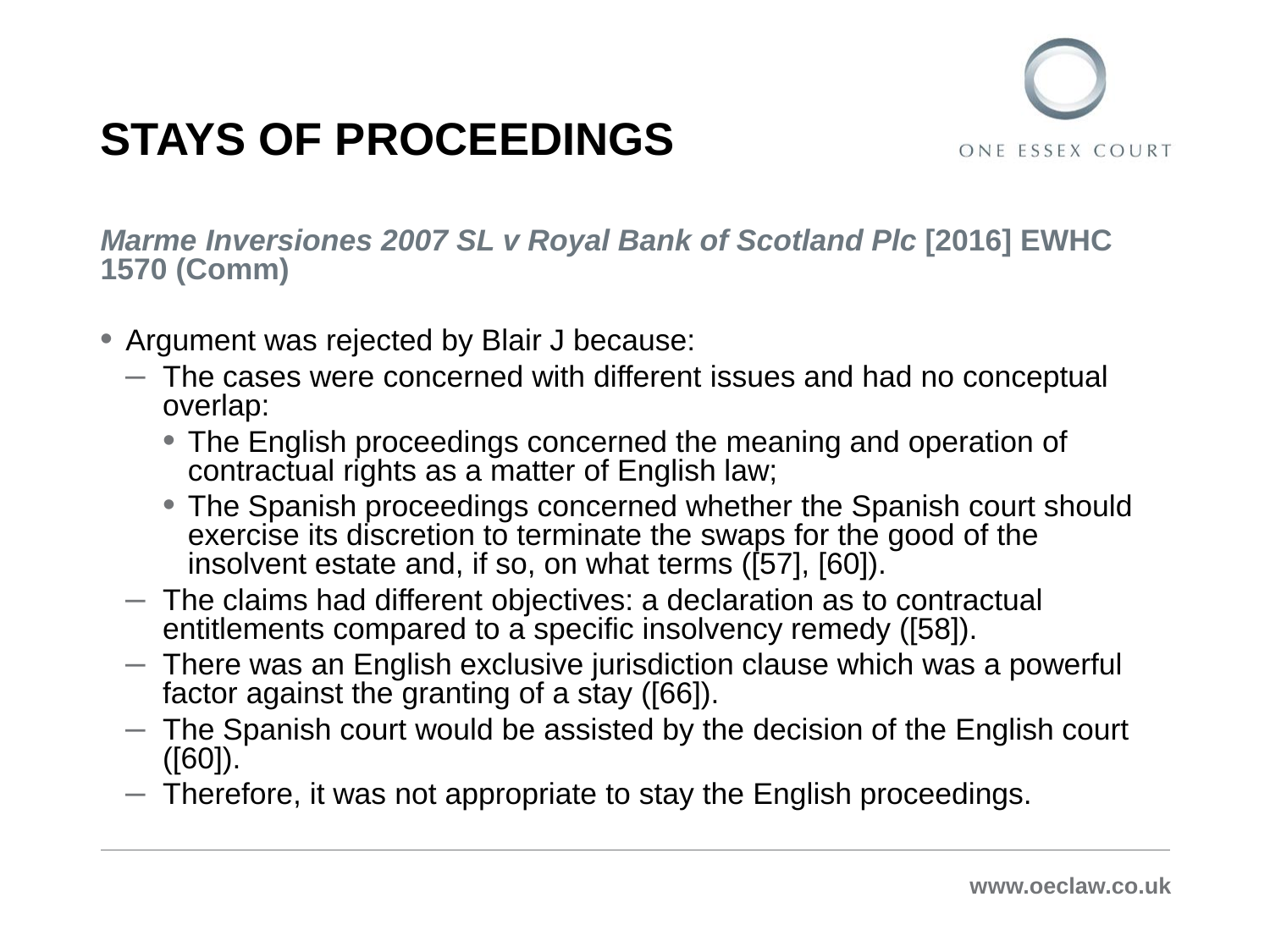

## **FUTURE?**

- Brussels I is an EU regulation
- What law will apply in England & Wales after Brexit?
	- Possible options:
		- New agreement with EU to apply the Recast Regulation (like Denmark)
		- Sign up to the Lugano Convention 2007
		- Hague Convention on Choice of Court Agreements 2005
		- Common law
- Of possibly greater concern, will the courts of the remaining Member States continue to respect jurisdiction clauses in favour of England?
	- Absent an additional agreement, the UK will become a "third state".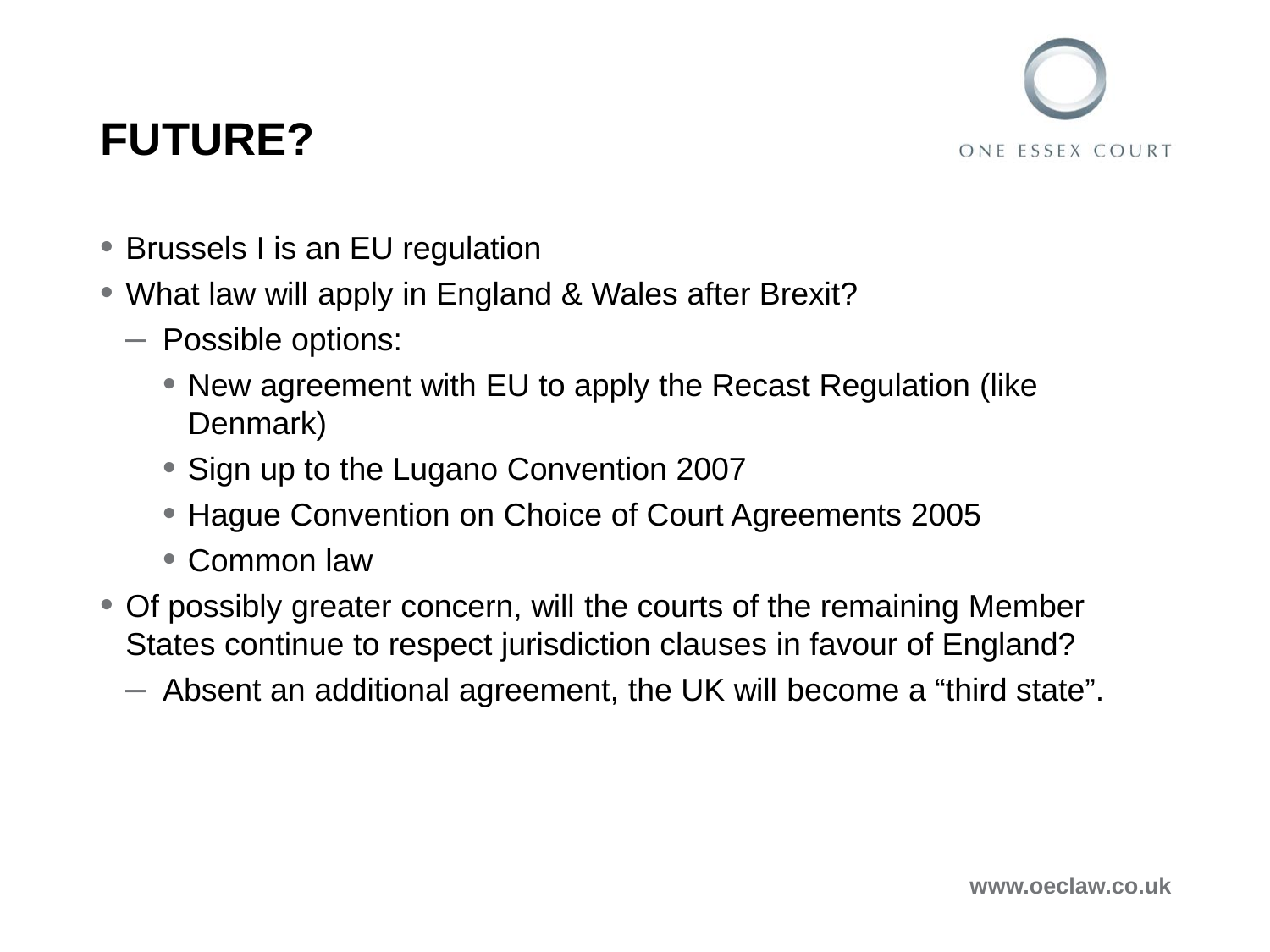

*Goldman Sachs International v Videocon Global Limited* **[2014] EWHC 4267 (Comm)**

- 2<sup>nd</sup> SJ application: The issue was the requirement of clause 6(d) of the ISDA Master Agreement that notice of such details be provided "on or as soon as reasonably practicable" following the Early Termination Date.
- Teare J held
	- The lateness of the notice did not render it ineffective. (NB the analysis of the purpose of the notice was key to this finding – see para 12)
	- A late notice was a breach of contract and so may found an action in damages if the lateness has caused loss.
	- C was entitled to summary judgment on its claim.
- Videocon appealed.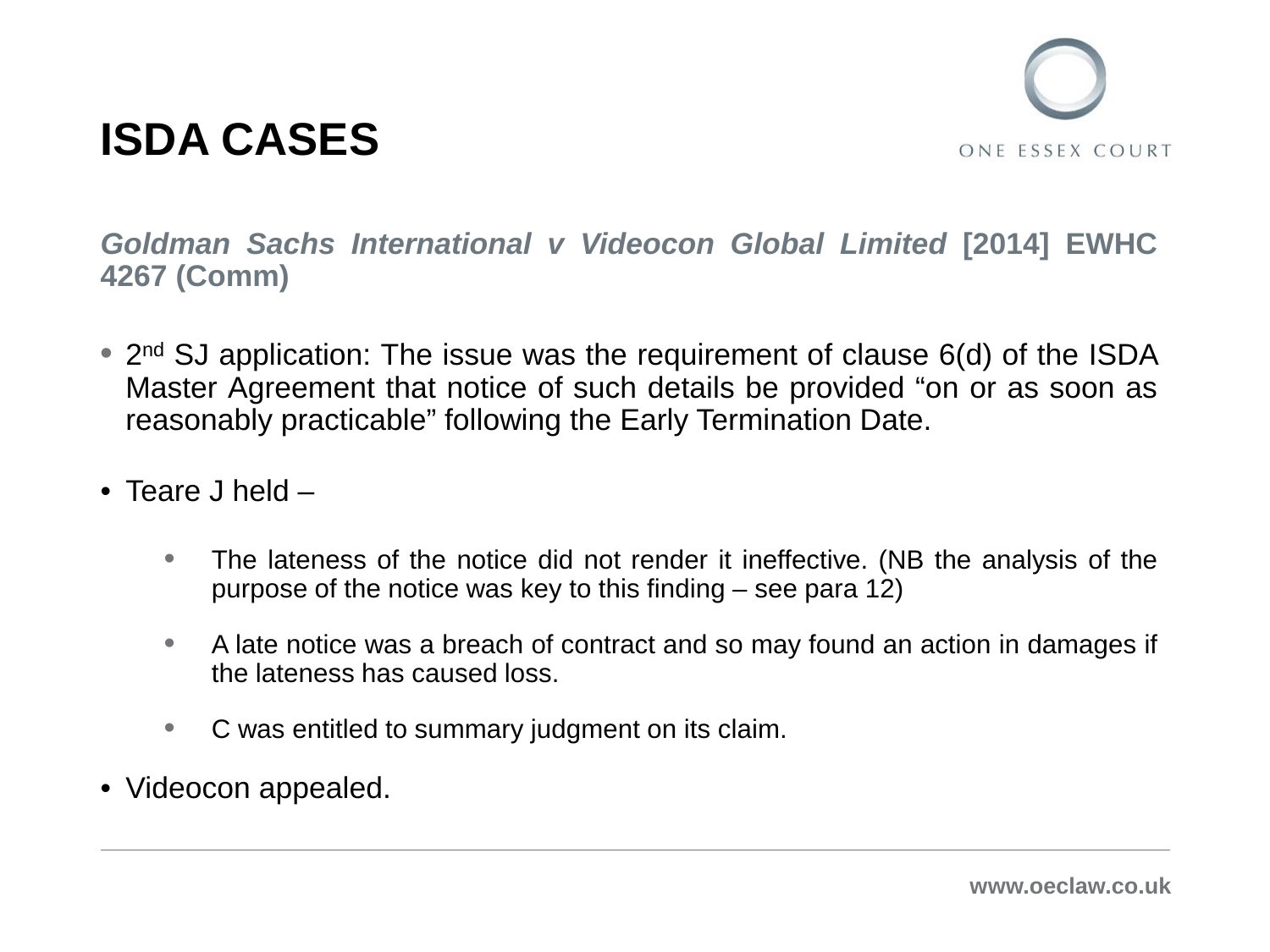

#### *Videocon Global Limited v Goldman Sachs International* **[2016] EWCA Civ 130**

- Court of Appeal dismissed the appeal.
- Gloster LJ reached the following conclusions about section 6:
	- The *debt* obligation arises on the Early Termination Date.
	- The amount due becomes *payable* on the day that notice of the amount payable is effective, not once adequate details had been provided (here differing from Teare J).
	- The amount due in this case therefore became payable in December 2011, after the first notice was served.
- Gloster LJ rejected Videocon's submission that this stripped the obligation to serve a statement of calculations as soon as reasonably practicable of any legal consequence, saying (in agreement with Teare J) that it was possible to conceive of actions for damages founded on late service of the calculations.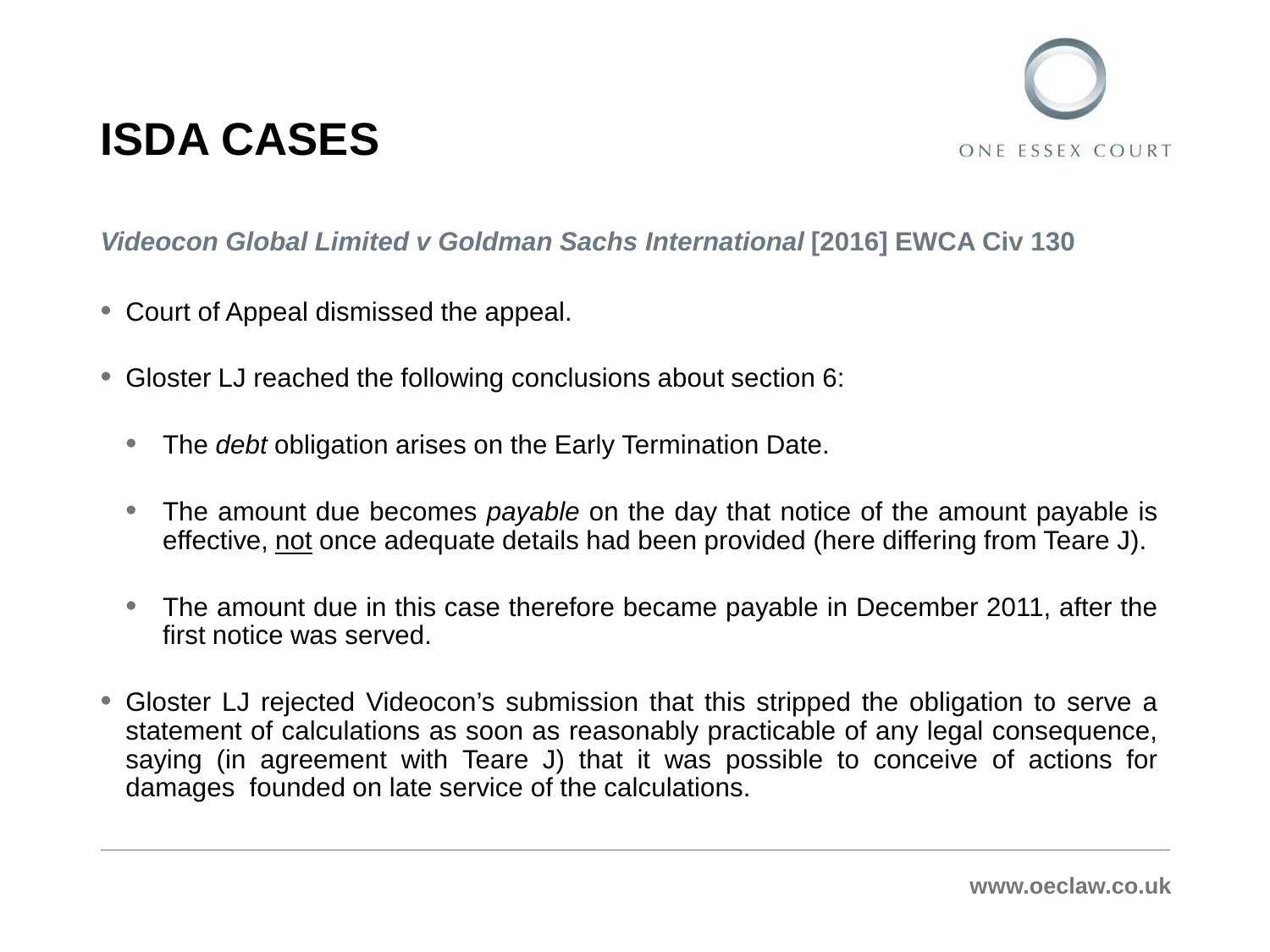

#### *KSF v UBS AG* **[2016] EWCA Civ 319**

- During trial KSF sought leave to amend its particulars to add several arguments attacking UBS's compliance with section 6 of IMA (In particular challenging the *reasonableness* of UBS' calculations).
- At the end of the trial, Andrew Smith J refused leave to amend and found in favour of UBS. KSF appealed, saying that it should have been allowed to amend. At the appeal, it submitted that two of its arguments were on questions of law, which it should have been allowed to argue.
- The CA dismissed the appeal. Longmore LJ issued a firm warning to practitioners that if they wanted to make arguments about the construction of the IMA in the Commercial Court, the points they were arguing had to be clear before the start of the trial.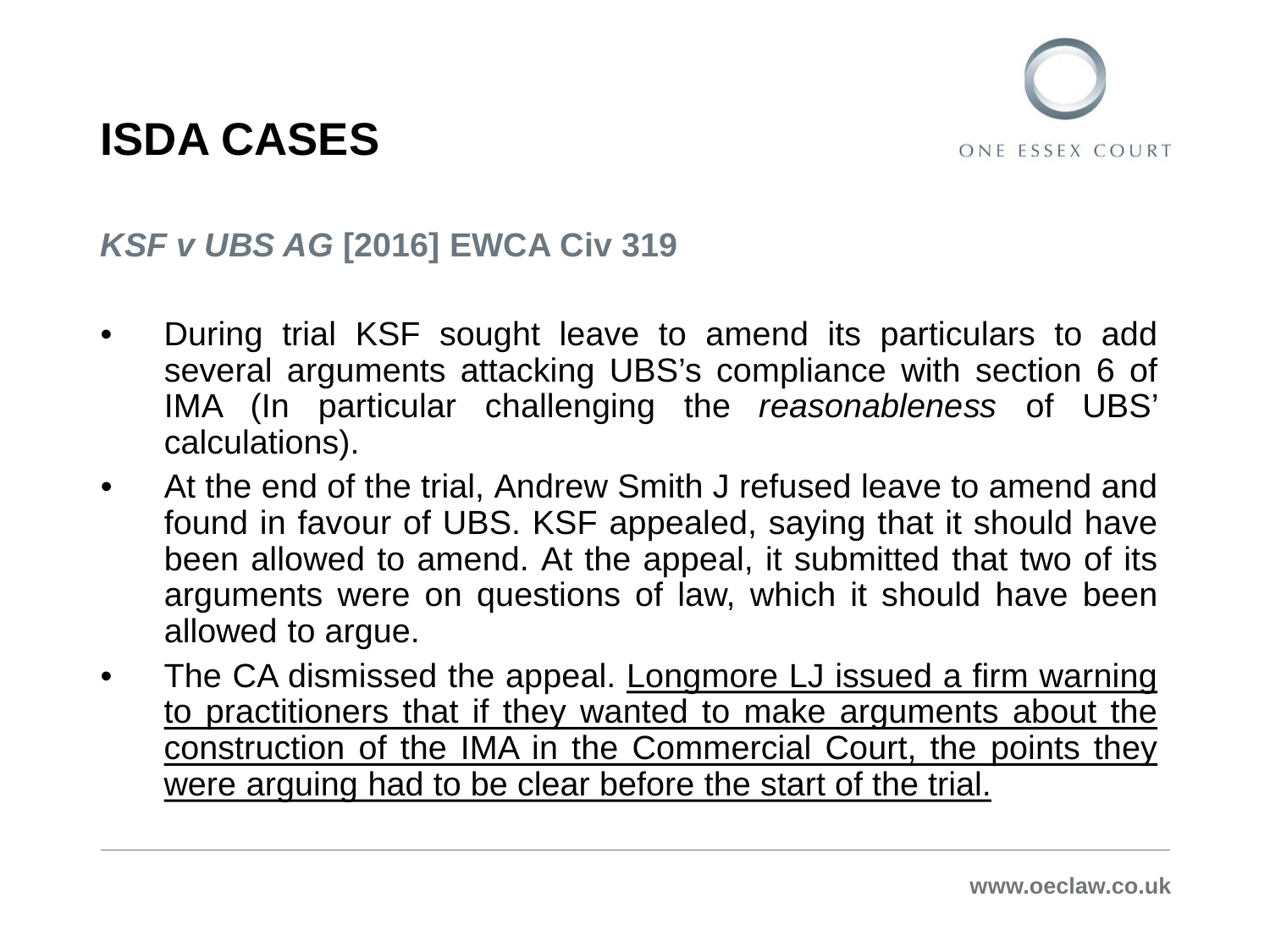

#### *Lehman Brothers International (Europe) (In Administration)* **[2016] EWHC 2417 (Ch)**

- Issue of contractual interest rate on early termination sums due under ISDA master agreements.
- The issue arose because in [2015] EWCA Civ 485, the Court of Appeal held that statutory interest payable under the Insolvency Rules should be distributed first out of LBIE's surplus (which existed after its provable debts had been discharged).
- IR r 2.88(9) provided that interest would be payable at either 8% or at the "rate applicable to the debt apart from the administration" – i.e. the contractual rate of interest under the ISDA agreements.
- The ISDA agreements provided for interest to be paid at a "default rate", which was defined as: "*a rate per annum equal to the cost (without proof or evidence of any actual cost) to the relevant payee (as certified by it) if it were to fund or of funding the relevant amount plus 1% per annum*"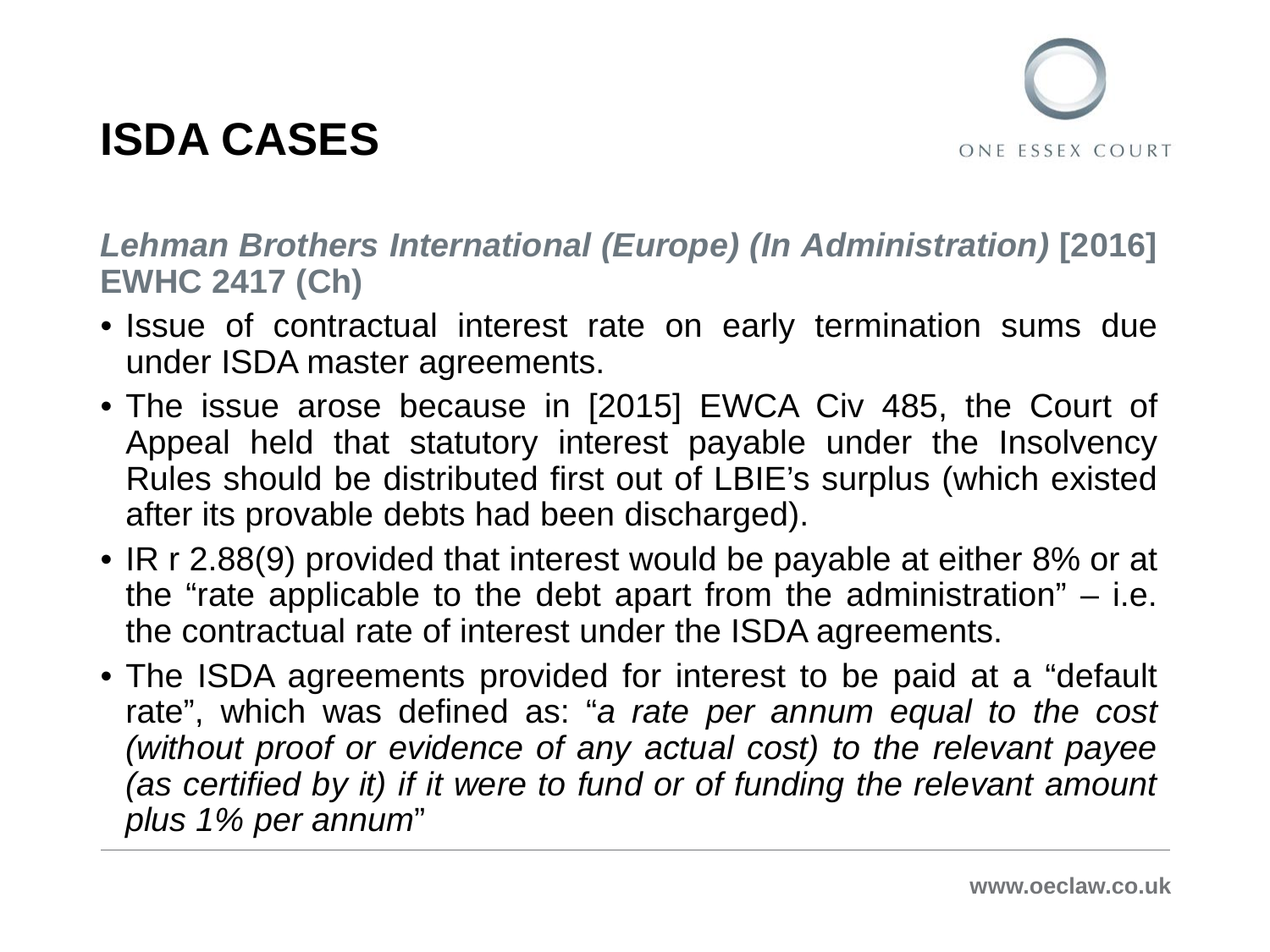

*Lehman Brothers International (Europe) (In Administration)* **[2016] EWHC 2417 (Ch)**

- Hildyard J held that ([114]-[147]):
	- The "*cost … of funding*" referred to the cost of borrowing the relevant amount under a loan for the relevant period – either the actual cost where a party entered such a transaction or the hypothetical cost where it did not.
		- The focus was not on the cost of funding the relevant payee's assets: equity funding was excluded; hybrid means of funding could be included but only if it was possible to disentangle the interest rate element.
		- It also excluded the costs or financial consequences of carrying a defaulted LBIE receivable on the payee's balance sheet.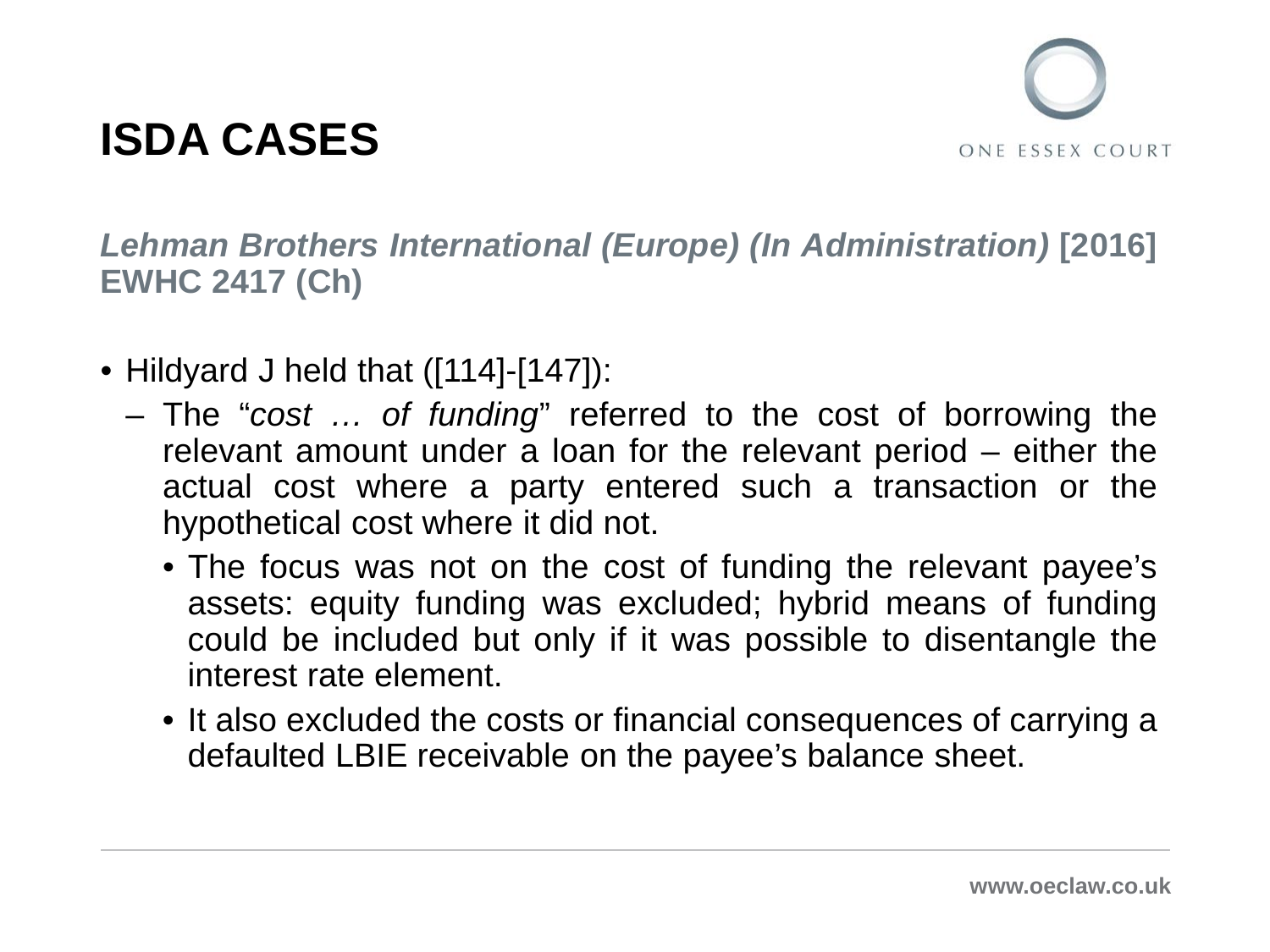

#### *Lehman Brothers International (Europe) (In Administration)* **[2016] EWHC 2417 (Ch)**

- The payee's certification of its cost of funding was conclusive except where:
	- It was irrational; ([194])
	- It had not been made in good faith ([194]);
	- It included manifest numerical or mathematical error ([206]-[208]).
- The "relevant payee" was the original contractual counterparty the sum due was limited to that which "*had become payable and would become payable to the transferor as at the time immediately before the transfer, in each case measured according to the position of the transferor*" ([261]).
	- So subsequent transfers to third party purchasers of rights against LBIE could not affect the interest rate payable.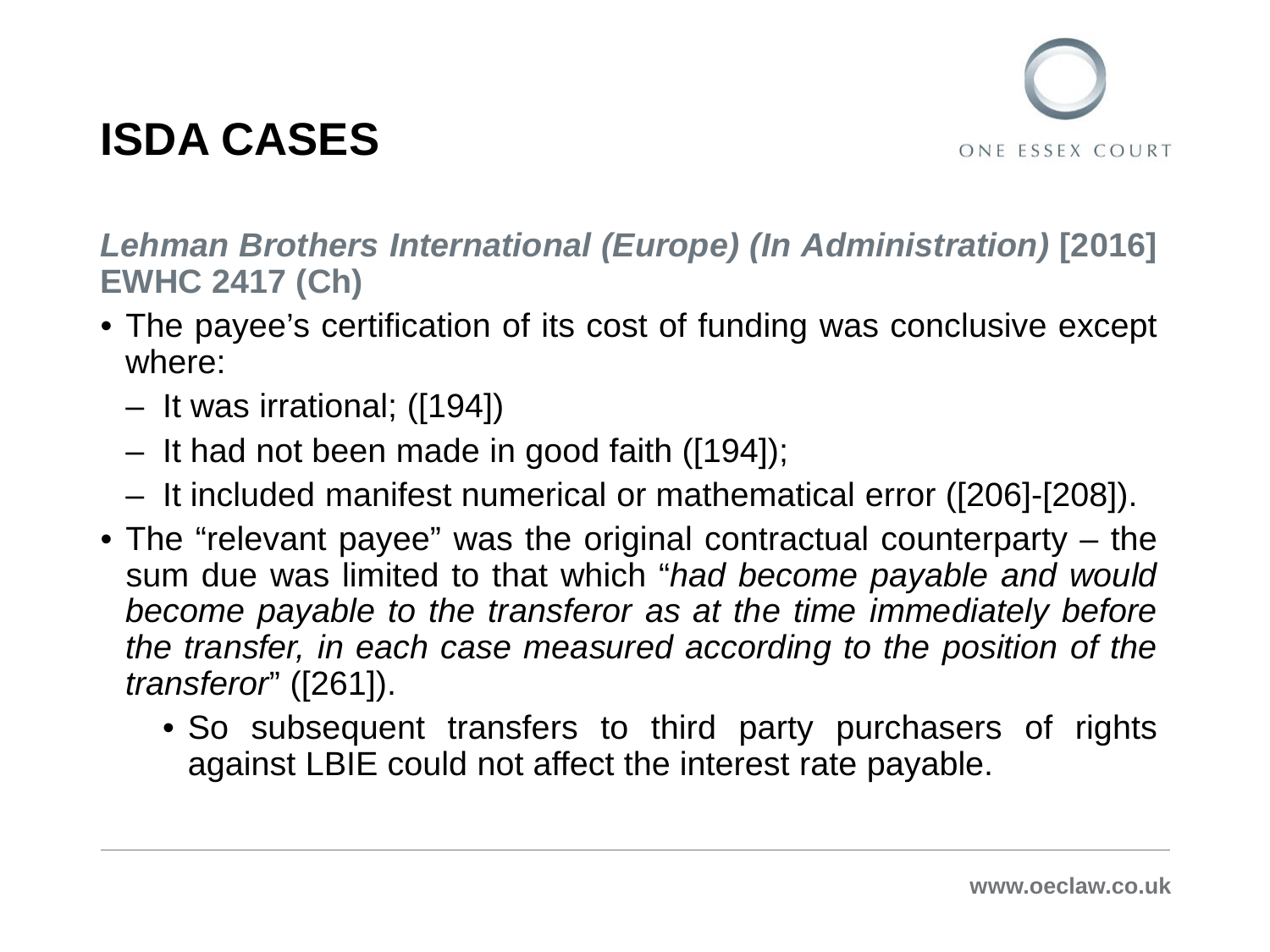



#### *LSREF III Wight Ltd v Millvalley Ltd* **[2016] EWHC 466 (Comm)**

- The defendant entered an interest rate swap with a bank in connection with a loan facility. The confirmation adopted the 1992 ISDA master agreement.
- The loans were restructured and the parties executed a ISDA master agreement 2002
- There was a subsequent restructuring of the swap.
	- The restructured swap confirmation still referred to ISDA master agreement 1992.
- The bank sought to rely on termination event provisions which appeared in the 2002 master agreement but not the 1992 agreement.
- The bank assigned its right to the termination amount to the claimant.
- The claimant sought a declaration as to the construction of the interest rate swap agreement or alternatively, rectification.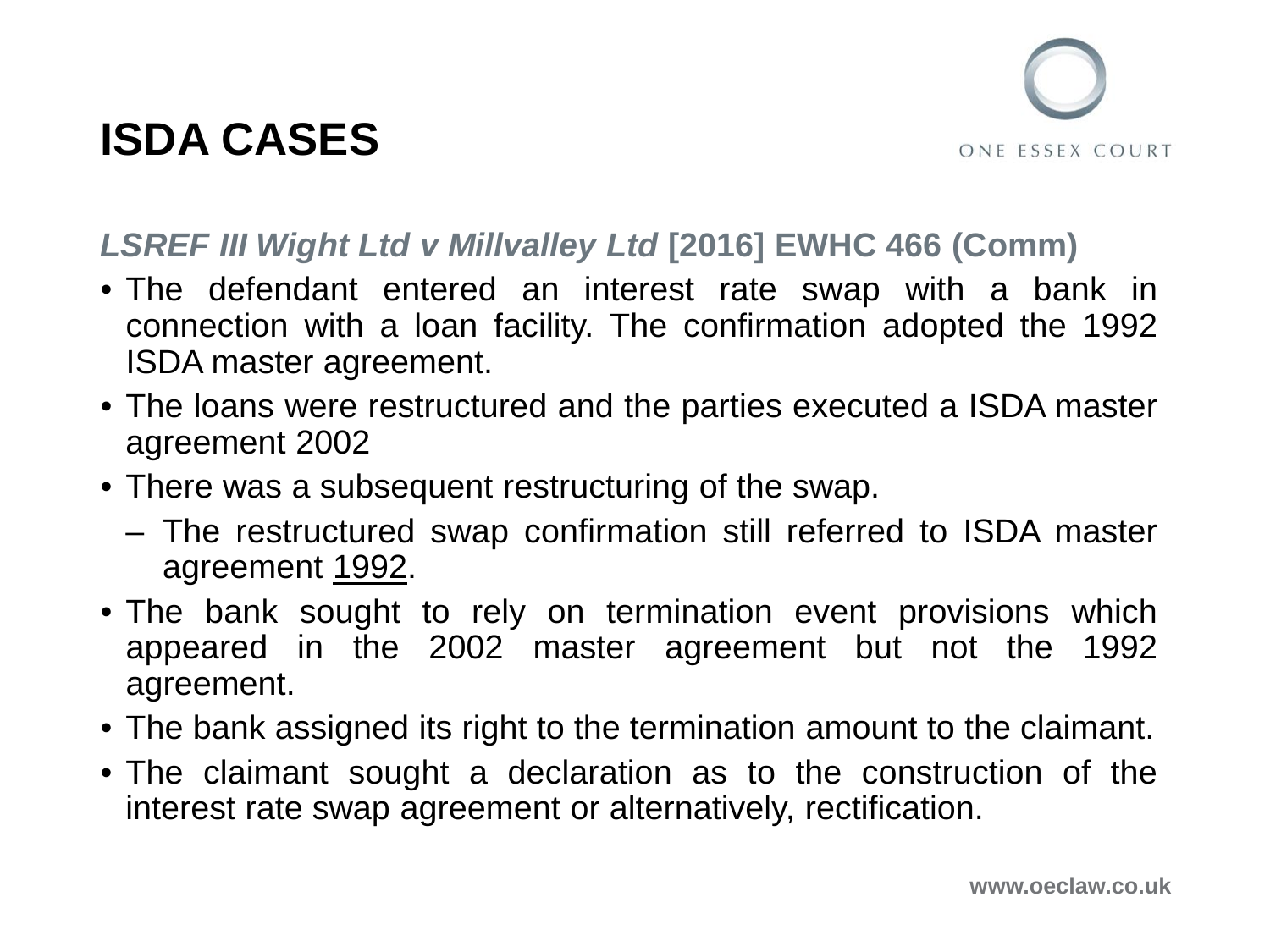



#### *LSREF III Wight Ltd v Millvalley Ltd* **[2016] EWHC 466 (Comm)**

- Cooke J rejected the construction argument but accepted the rectification claim.
- In relation to construction ([62]), while the reference in the restructured swap confirmation to the 1992 master agreement had been a mistake, it could not be concluded that the parties' objectively expressed intention had been for the restructured swap to be governed by the 2002 master agreement:
	- "*On the face of the documents themselves, there is no ambiguity, no syntactical difficulty in construing the language used and the reference to the 1992 form of ISDA Agreement cannot be said to be such a commercial nonsense as to make it absurd for the parties to refer to it*."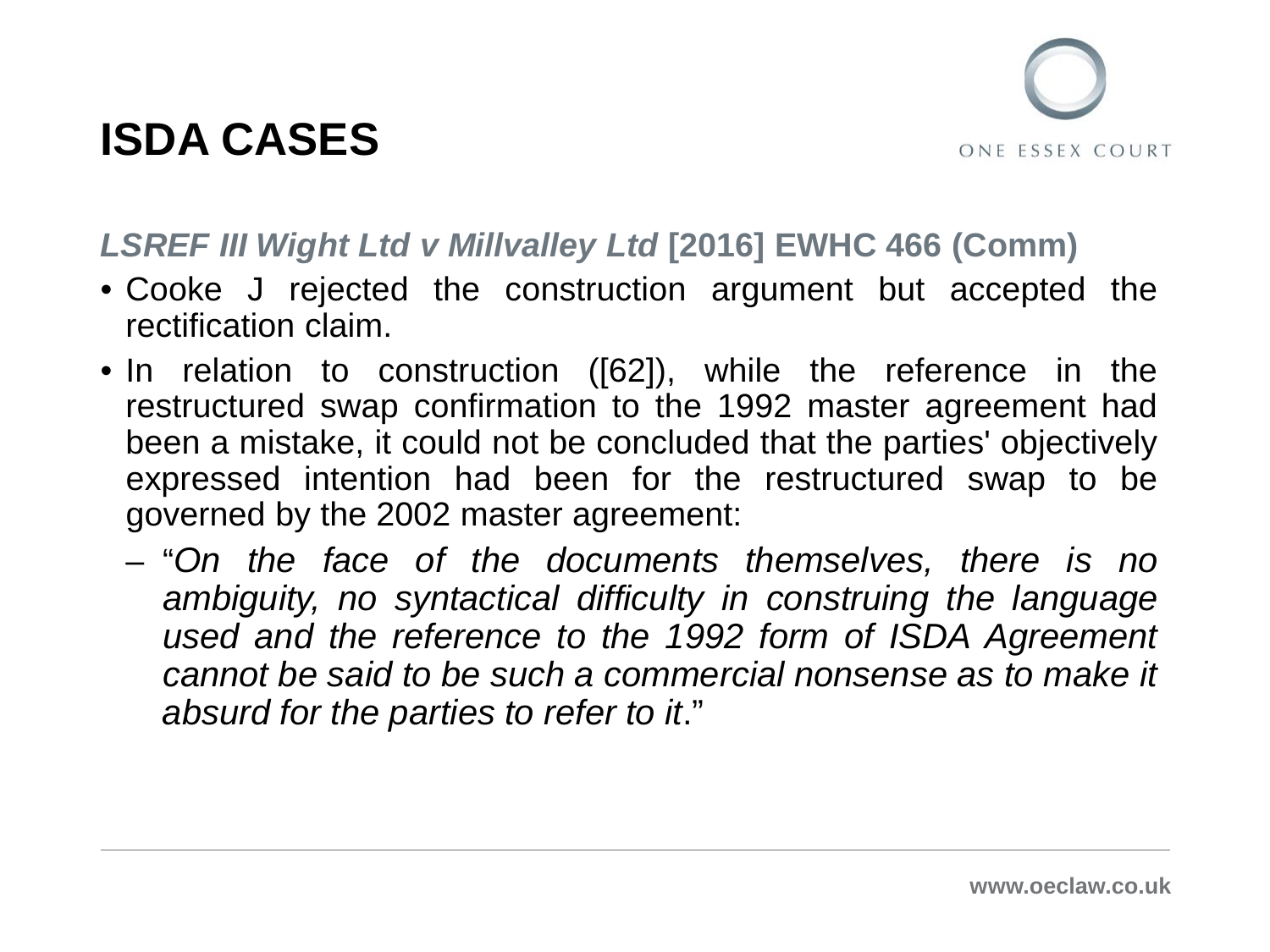

### *LSREF III Wight Ltd v Millvalley Ltd* **[2016] EWHC 466 (Comm)**

- In relation to rectification ([74]):
	- There was an objective common continuing intention to which the restructured swap confirmation failed to give effect.
		- There was a clear outward expression of accord that it should be governed by the 2002 ISDA master agreement.
		- This was also the subjective intention of the defendant.
	- As a result, rectification was granted.
- Shows the limits of fixing drafting errors through construction and the continued importance of rectification.
- There is an appeal outstanding.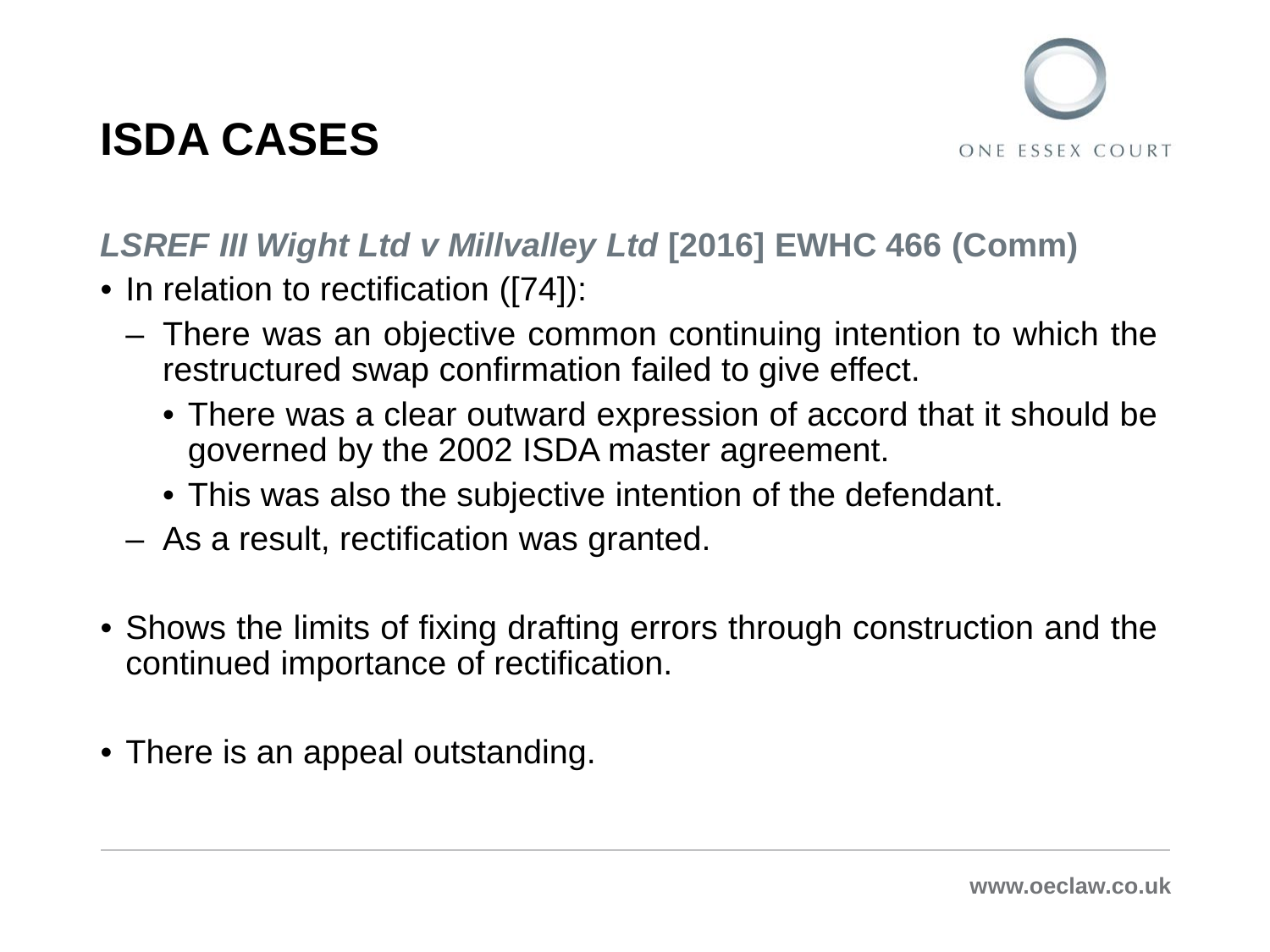

- The Libyan Investment Authority brought a claim against Goldman Sachs International seeking to set aside a series of derivative transactions entered into in 2007 and 2008.
- The transactions were synthetic derivatives (comprising a put and a forward) used to gain leveraged exposure to shares in a number of underlying companies.
- In total, the LIA paid premiums of approximately US\$1.2 billion.
- The maturity dates of all the trades were in 2011. At those dates, the relevant share prices were considerably lower than they had been in 2007/2008 and the LIA lost all its premiums.
- The LIA sought to set aside the trades on the basis that they were produced by the exercise of undue influence by GSI and were unconscionable bargains.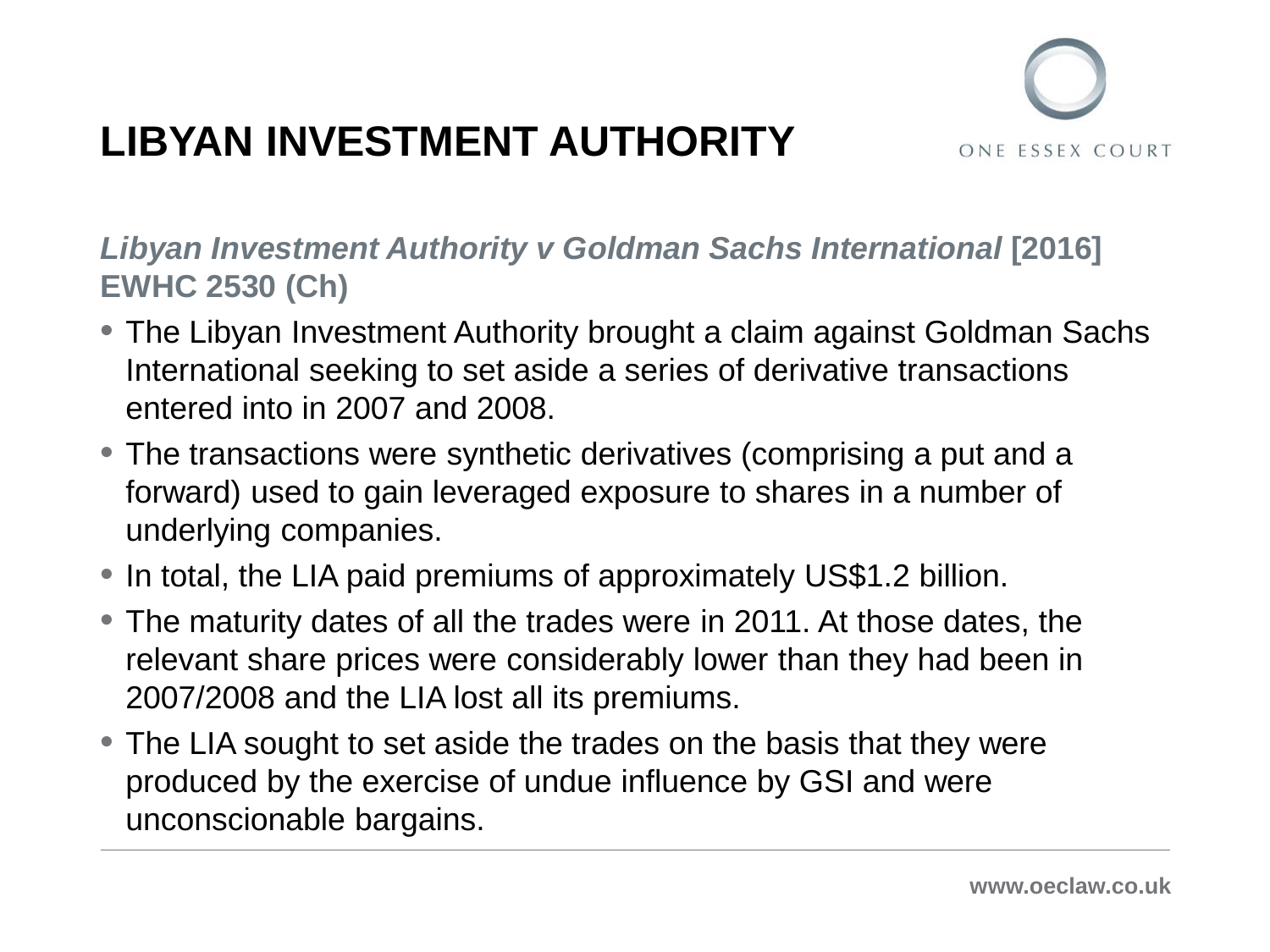

- The LIA's case was that GSI had taken advantage of its position as a naïve and unsophisticated institution, which did not understand the trades it had executed.
- It alleged that a relationship of trust and confidence had developed which was outside the usual banker-customer relationship.
- It also complained that the trades were priced unfairly and excessive profits had been made by the bank, and that and it had improperly influenced the claimant's deputy chairman by offering his brother an internship in London.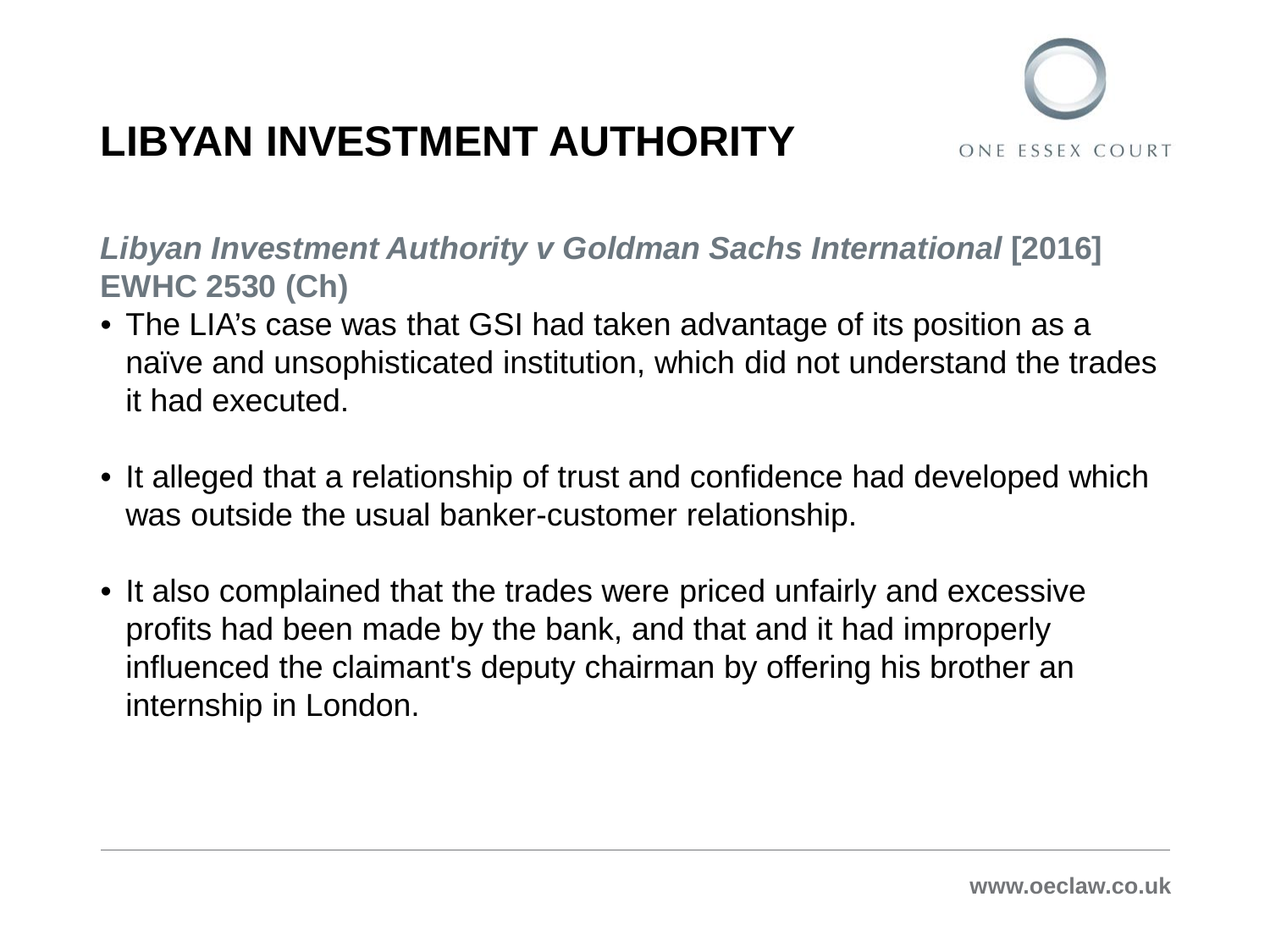

- Rose J dismissed the claim in its entirety:
	- There was no relationship of trust and confidence it was a normal cordial and mutually beneficial banker-customer relationship ([278]).
	- GSI did not become a trusted adviser.
	- The relevant decisions had been made by two individuals who had experience in and a good understanding of financial concepts ([210], [212]).
		- The other LIA staff had exaggerated their lack of financial sophistication  $([214]).$
		- They must have understood that even in mutually beneficial commercial relationships, the parties' interests were in conflict ([225]).
	- This was not changed by the fact that the bank went "the extra mile" and built a strategic partnership with training, corporate hospitality and gifts ([278]).
	- The internship did not have a material influence on the LIA's decision to enter the transactions ([193]).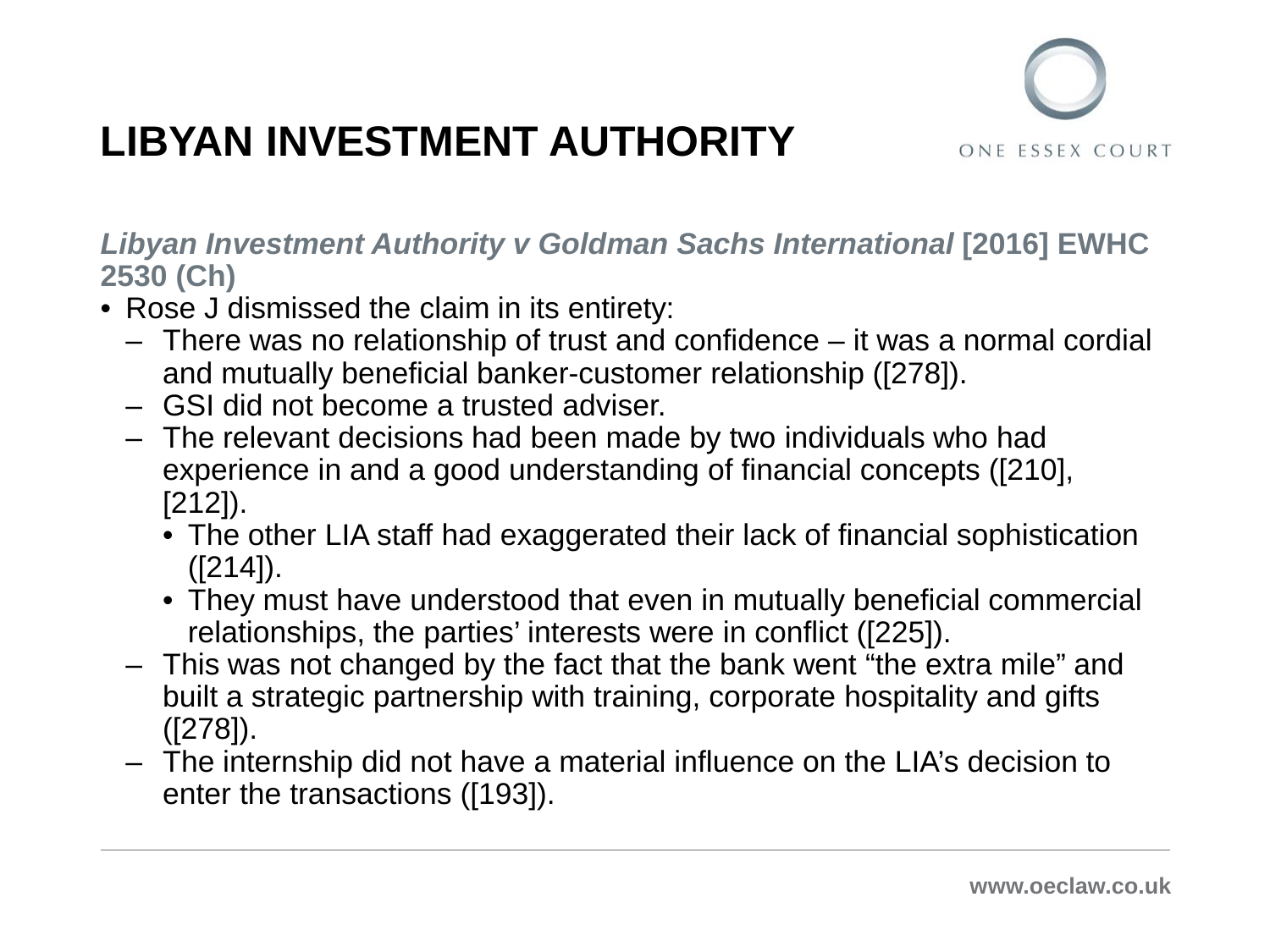

- Consequently there was no actual undue influence ([349]).
- There could also be no "presumed" undue influence because there was not a protected relationship.
	- Additionally, the transactions did not call for an explanation: there were no grounds for concluding that the banks profits were excessive ([380]) or that they were more unsuitable than other investments which the LIA had made in the same period ([424])
- As a result, the claim that the transactions were unconscionable bargains also failed.
- The decision shows that it is very difficult (but not impossible: see *Lloyds Bank v Bundy* [1975] QB 326) for undue influence to exist in a relationship between banker and customer.